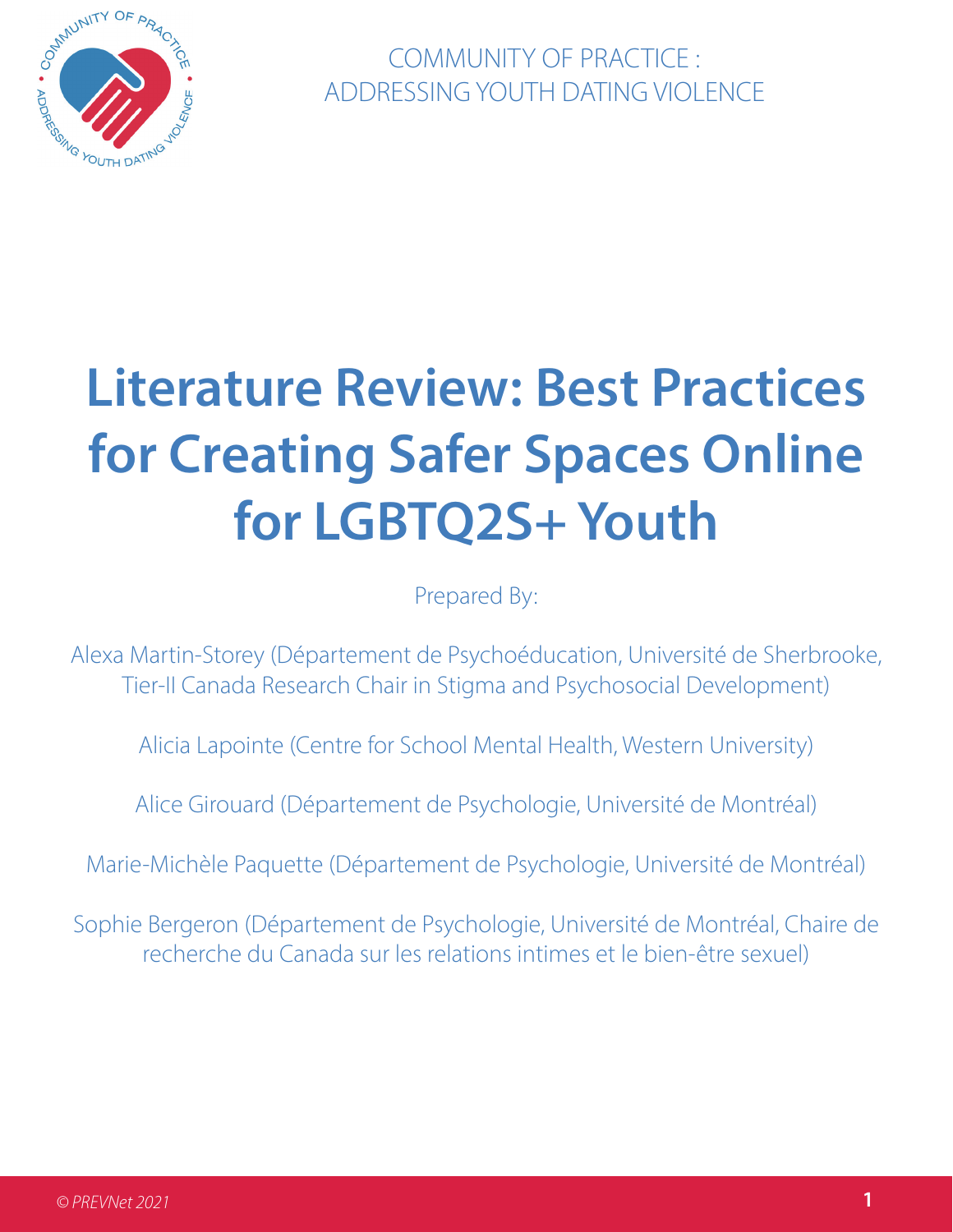# **Table of Contents**

| Best Practices for Creating Safer Spaces: What We Know and What We Need |    |
|-------------------------------------------------------------------------|----|
|                                                                         |    |
|                                                                         |    |
|                                                                         |    |
|                                                                         |    |
|                                                                         |    |
|                                                                         | 18 |
|                                                                         | 19 |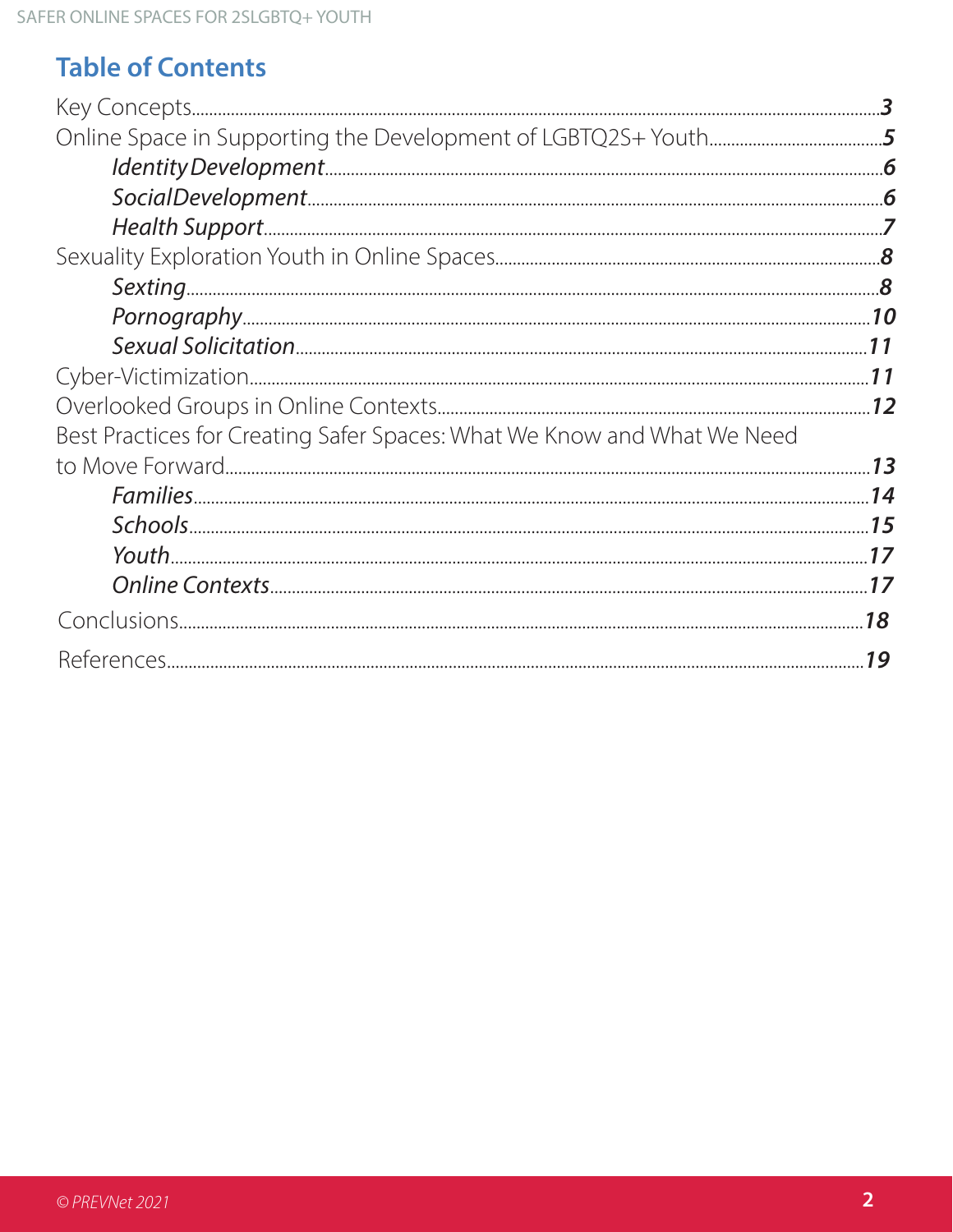Adolescents spend increasing amounts of time online, and researchers, along with parents, teachers and youth themselves need to better understand how to create safer online spaces for adolescents.1–3 Lesbian, gay, bisexual, trans, queer/questioning, two-spirit (LGBTQ2S+) youth may face particular challenges in navigating online contexts such as balancing important activities like identity development and community building with safety and privacy. Here, we review existing literature on the online contexts LGBTQ2S+ youth, and how this research can be used to inform best practices for creating safer online spaces for these youth. We start by defining what we mean by online space and LGBTQ2S+ youth and talk about why online contexts may be particularly challenging for these youth. We then briefly summarize different ways that LGBTQ2S+ youth interact in online contexts in ways that may be pertinent for understanding how to make these spaces safer. Finally, we conclude by addressing how the existing literature can be used to create safer online spaces for LGBTQ2S+ youth.

#### Key Concepts

To start, what constitutes online space has rapidly expanded over the past decade, and will likely continue to evolve over the next decade. Adolescents are frequently early adopters of both emerging online platforms and new functions within existing platforms.<sup>2</sup> We will consider not only time spent on websites or in web forums, but also engagement with and self-presentation on social media (i.e., Facebook, Instagram, Twitter, Whatsapp), and as well as services where youth create their own and review others' content, such as TikTok and Snapchat. Youths' online activity includes traditional media consumption that now occurs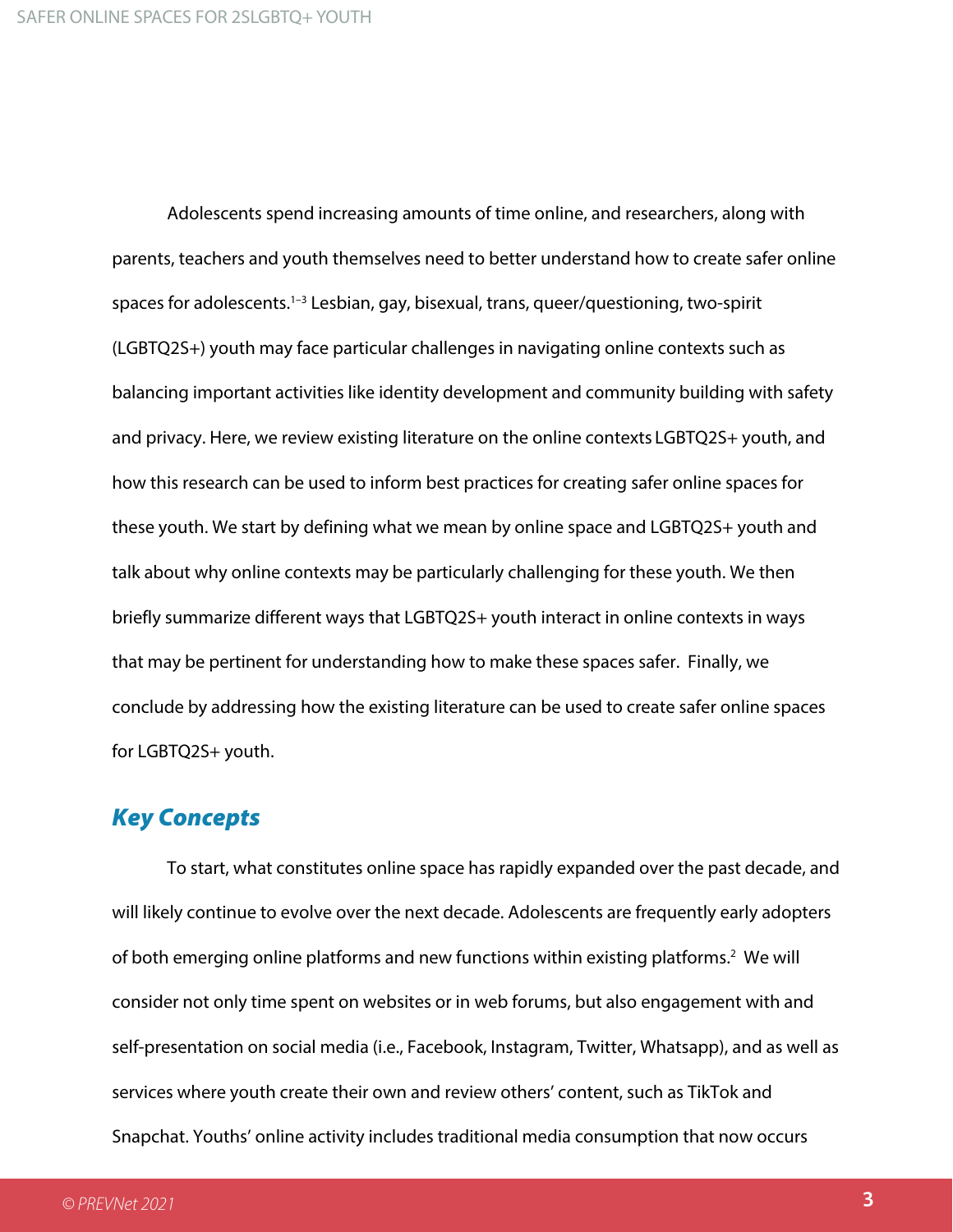online (i.e., consuming material created by larger media companies like movies, music and games) along with more interactive online activity (i.e., creating and interacting with content created by other youth, communicating via online sources).

We are using the term LGBTQ2S+ youth to refer to youth whose sexual identity (i.e., how one describes their interest in sexual intimacy and/or romantic/emotional connection to others) and/or gender identity (i.e., how one understands and feels in their gender) minoritizes them in comparison the population at large. While youth who are minoritized based on their sexual, romantic, and/or gender identities (e.g., pansexual, asexual, non-binary, grey romantic, agender, etc.) experience some overlap in terms of their experiences (e.g., heteronormativity), it is important to note that within Western contexts, sexual and gender identities reflect different constructs. And, while the term LGBTQ2S+ captures a range of sexual and gender minority identities (i.e., lesbian, gay, bisexual, transgender, queer, questioning, two-spirit), youth identify with increasingly diverse sexual and gender identities, such that this list is in no way definitive or comprehensive. Furthermore, some identities (i.e., lesbian, gay, and bisexual) have received much more attention in the research literature than others (i.e., two spirit, pansexual, asexual). We have tried throughout the review to be as specific as possible when describing the identities assessed in the samples from which data were drawn.

While creating safer online spaces can and should be a priority starting in childhood and extending across the life course, several factors make adolescence (defined for the purposes of this review as being from ages 12 to 18) a particularly important period for understanding safer online spaces for LGBTQ2S+ youth. During adolescence it is important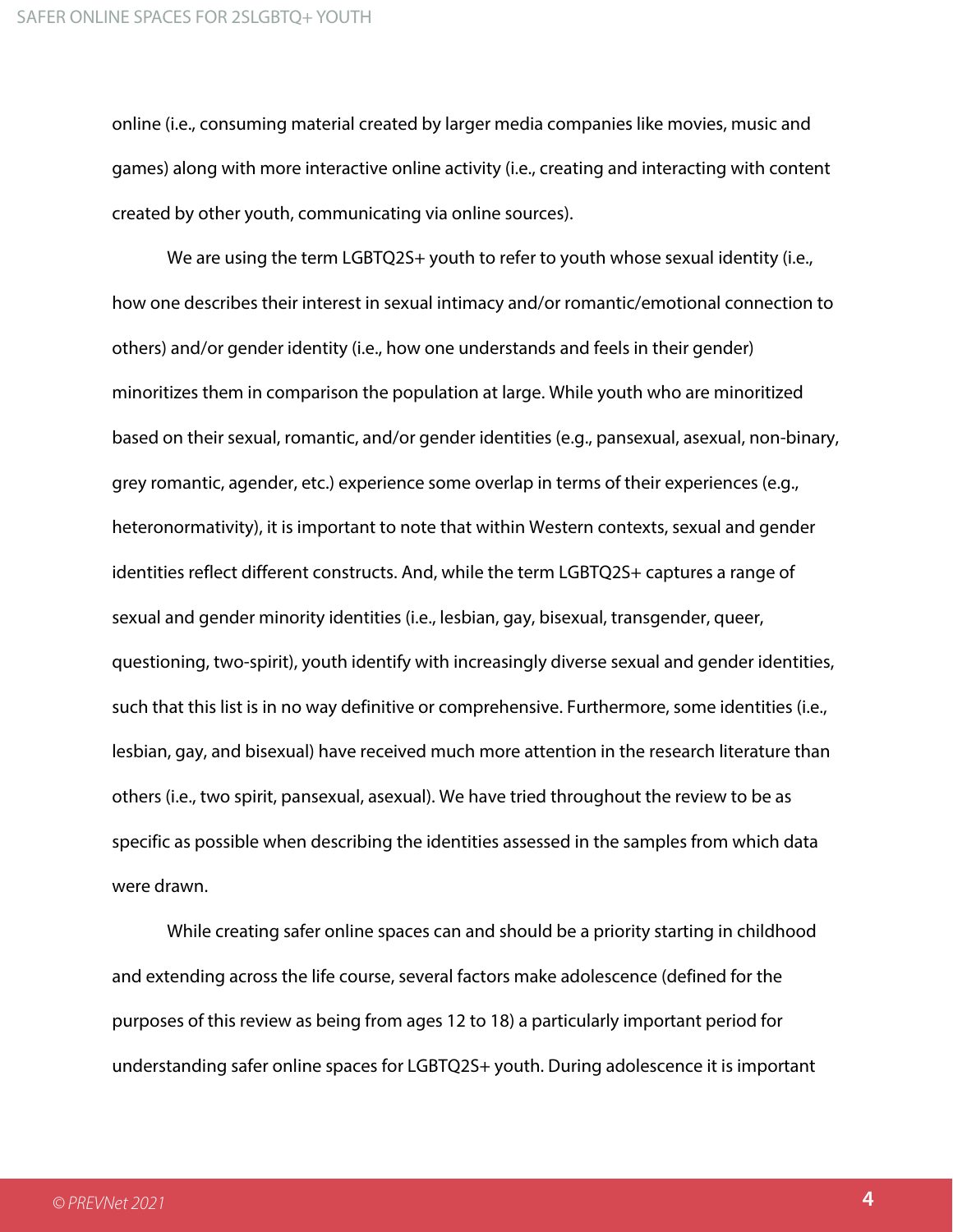for individuals to assert their autonomy, develop their identities, form intimate relationships and explore their sexuality.<sup>2,4,5</sup> In thinking about how youth achieve these goals, online forms of interaction change the frequency, quality and demands of the social environment, and can reduce the social cues observed in offline interactions.<sup>2</sup> More concretely, adolescents are drawn to online spaces as an important place for exploring and presenting their identities, acting autonomously, learning how to form close and meaningful relationships and developing as sexual individuals. Youth may underestimate, however, the permanence, dissemination, reach and findability of their online activities.<sup>4,6</sup> Finally, youth are not merely passive recipients of media, but play an active role in selecting and interacting with their media environments.<sup>7</sup> Understanding how LGBTQ2S+ youth select and interact with their online platforms is fundamental to making online spaces safer for these youth.

#### Online Space in Supporting the Development of LGBTQ2S+ Youth

While safe spaces online in general is important, these spaces may be particularly important for LGBTQ2S+ individuals during adolescence. LGBTQ2S+ youth are coming out at earlier and earlier ages,<sup>8,9</sup> such that many youth come out when the pressure surrounding conforming to gender and sexuality norms are at their strongest.<sup>5</sup> Online spaces provide a crucial source of support for youth who are have few opportunities to explore their identities in other contexts. While almost all North American adolescents spend some time online, either on computers or cellular telephones, research is mixed as to whether LGBTQ2S+ youth spend more time — or not — in online activities than their heterosexual and cisgender peers. 10–12 Indeed, online contexts have long been recognized as important for LGBTQ2S+ individuals who may be unable to access in-person communities due to geographical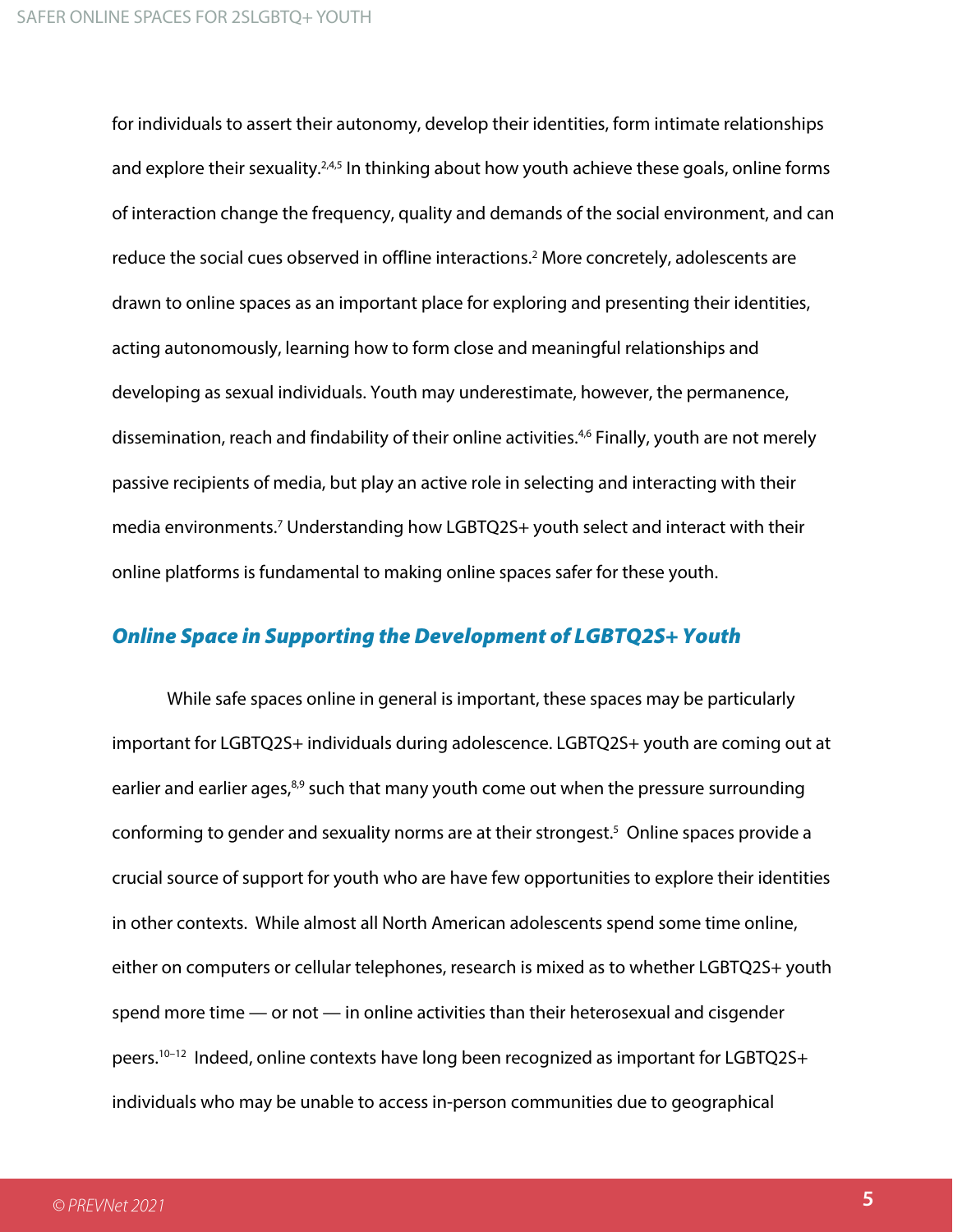distance, as well as fears about discrimination and victimization,<sup>13,14</sup>. We discuss how online spaces promote identity development, social interaction and information seeking for LGBTQ2S+ youth.

**Identity Development**: Online contexts can be important for identity development among LGBTQ2S+ youth.<sup>13,15,16</sup> In online contexts, youth are able to learn about LGBTQ2S+ identities and communities, meet other youth with similar identities, and try out emerging identities. Adolescents' online activity, including looking up information, communicating with other individuals with similar identities, watching pornography, or participating in LGBTQ2S+ social media, are important for both sexual identity exploration and initial identity disclosure among youth.<sup>13,17,18</sup> Adolescents described online activities as being critical for increasing selfawareness about sexual identity, learning about their sexual minority communities, and accessing and creating communities related to these identities. <sup>18</sup> Online sources of information may be especially significant for adolescents whose identities are less frequently discussed in other settings like transgender or asexual adolescents. <sup>19</sup> Given variation in both the quality and quantity of representation of LGBTQ2S+ individuals in society more broadly, online activity can play a key role in informing identity development among LGBTQ2S+ youth.

**Social Development**: Online contexts also are an important source of social support for LGBTQ2S+ youth. Social contact online may fill a crucial need for LGBTQ2S+ youth. LGBTQ youth are more likely to have online friends than heterosexual youth, and unlike heterosexual cisgender youth, they report that these friends provide more support than their offline friends.<sup>20</sup> Youth also report using online contexts as a gateway to making LGBTQ friends and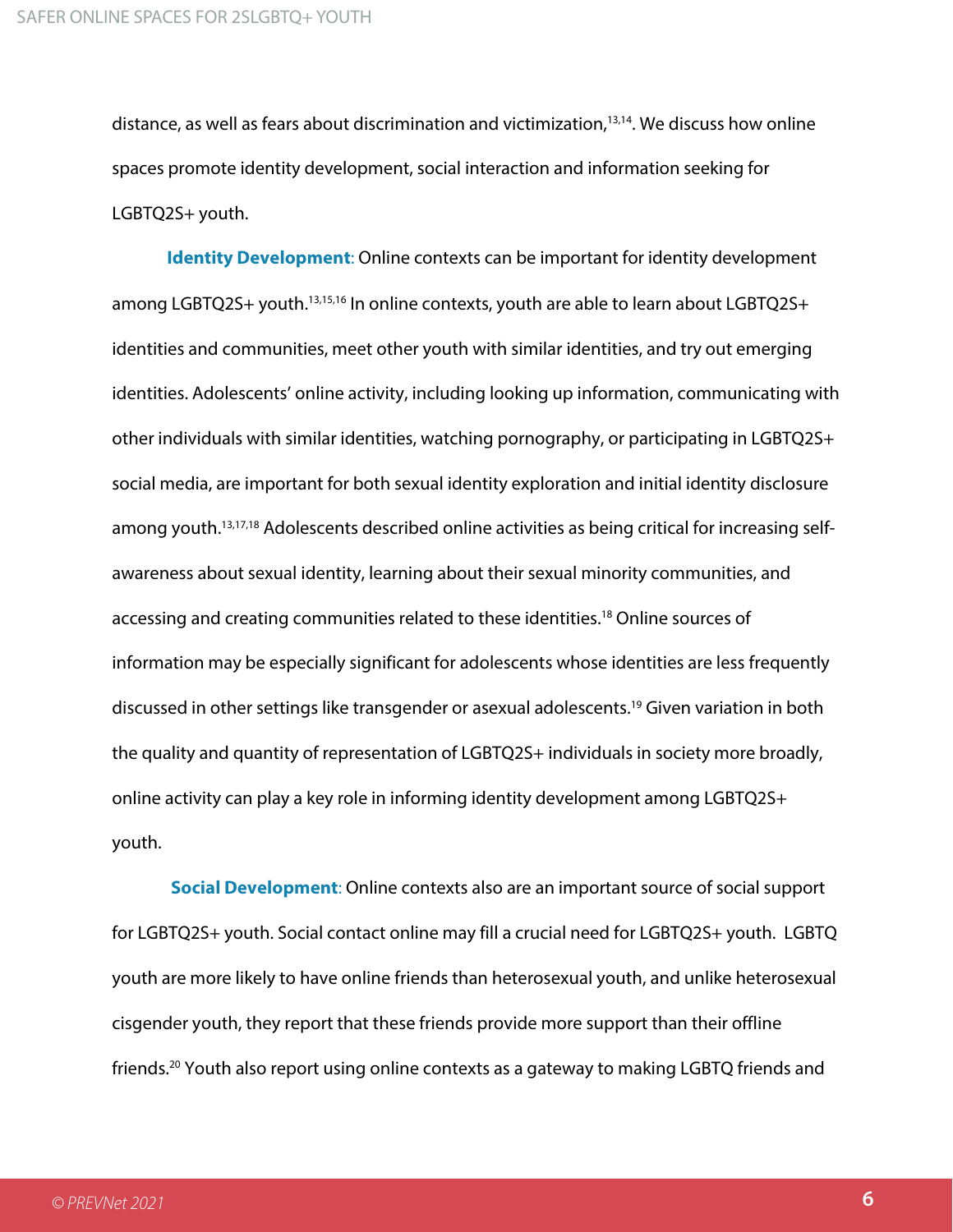participating in LGBTQ2S+ events offline.<sup>16</sup> Furthermore, LGBTQ youth report using online environments for developing a sense of community.13,14 Online contexts may also provide sources of social support for dealing with homophobic and transphobic discrimination.<sup>21</sup>

**Health Support**: Finally, online contexts can provide an important source of information for LGBTQ2S+ youth, and for health information in particular.<sup>13,14</sup> LGBTQ2S+ access information about sexual health, and health information in general, at much higher rates than their cisgender and heterosexual peers.<sup>22,23</sup> In understanding why LGBTQ2S+ youth are more likely to access this type of information online, youth indicate that it is because they are both more concerned about privacy than heterosexual and/or cisgender youth, and because they report having no one to ask.<sup>23</sup> Indeed, a major source of information regarding sexual behaviour for heterosexual and cisgender youth, sex education courses, may provide little relevant information for LGBTQ2S+ youth.<sup>24,25</sup> Online contexts can also provide important insight into the mental health of LGBTQ2S+ youth.<sup>26</sup> Indeed, in analyzing how LGBTQ youth discuss help-seeking online, McDermott (2015) identified youth concerns about having their mental health problems taken seriously (i.e., being worried that their serious problems would be interpreted as adolescent mood swings), disclosure of their sexual or gender identities, or of being labelled as a person with serious mental health problems. These findings underline the need to respect mental health problems among adolescents, as well as the importance having contexts where youth can discuss their problems and receive help without disclosing their identities. Especially for youth who cannot seek information within their geographic communities, online contexts can be an important source of health information, and sexual and mental health information in particular.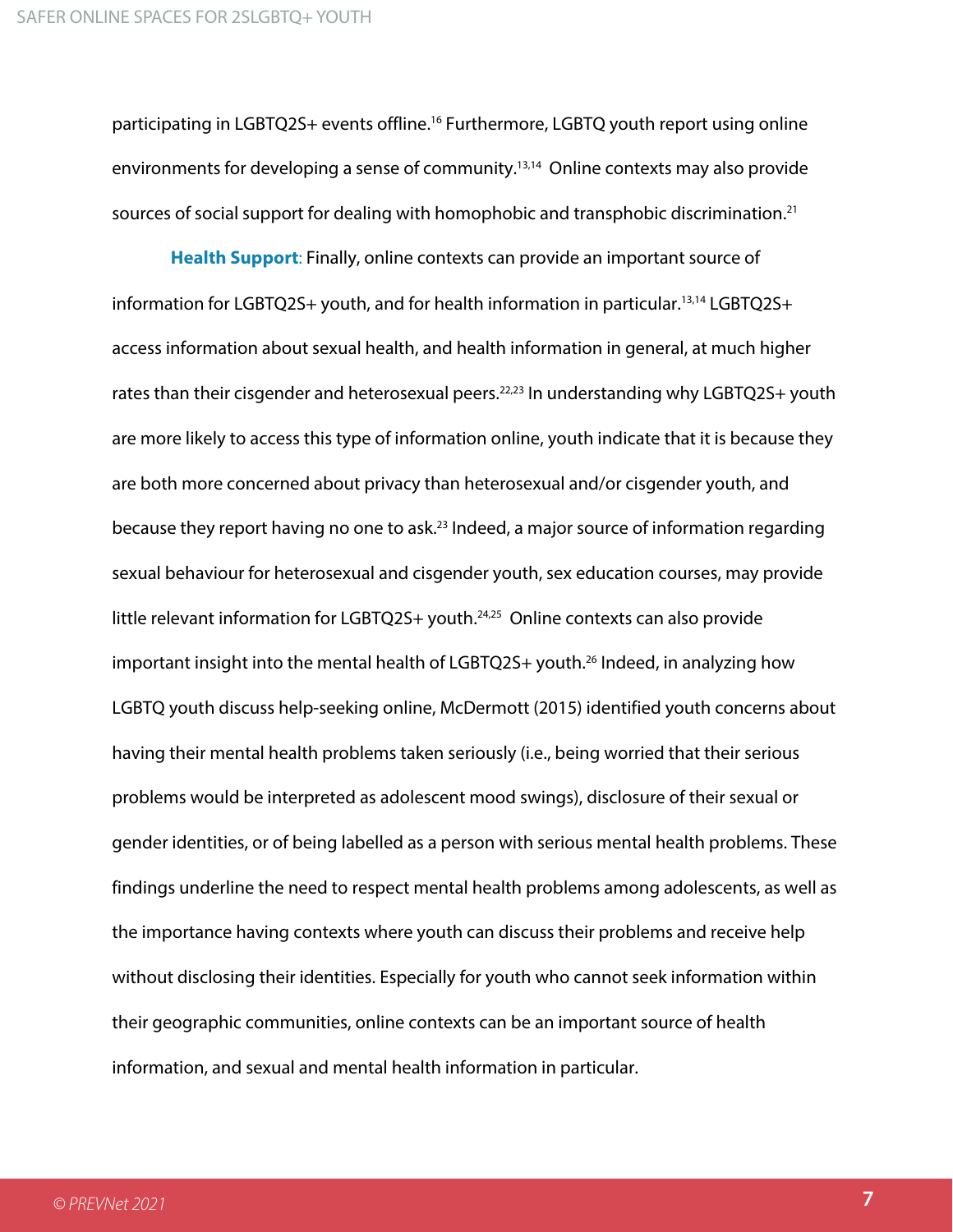### Sexuality Exploration Youth in Online Spaces

During adolescence is when many individuals develop interest in sexual or romantic activities.<sup>4,27</sup> LGBTQ2S+ youth may experience particular challenges compared to their heterosexual and cisgender peers in navigating these relationships. Many LGBTQ2S+ youth grow up in predominantly heterosexual and cisgender families, in communities where they may not have access to adults or peers with similar identities, potentially limiting their ability to find sexual and/or romantic partners. Even youth who live in places with active LGBTQ2S+ communities face barriers to in-person interaction, including concerns about: outness, safety, fitting in, and the inaccessibility of some LGBTQ2S+ spaces for youth (i.e., bars and clubs). The internet is an important way for members of the LGBTQ2S+ in general, and LGBTQ2S+ youth in particular, to meet romantic and/or sexual partners.

The option of meeting potential partners in online contexts has numerous advantages for LGBTQ2S+ youth, and identity exploration often includes online flirtation with potential romantic partners online.<sup>17,18</sup> Gay, lesbian and questioning youth are more likely to report seeking partners online than heterosexual youth.<sup>28</sup> It is important to note, however, that while LGB youth are more likely to meet partners online than heterosexual and cisgender youth, the majority of LGB youth do not meet partners online.<sup>29</sup> Beyond meeting romantic or sexual partners online, three main topics have been examined regarding sexual development in online contexts for LGB youth: sexting, pornography use, and online sexual solicitation.

**Sexting**: Sexting is the sending and receiving of sexual images, videos, or text using online methods.<sup>30</sup> Much of the discussion around adolescent sexting focuses on the potential risks associated sexting such as the potential legal and reputational consequences of having sexts circulated beyond the intended receipient.<sup>3,31</sup> Despite these potential risks, a sizeable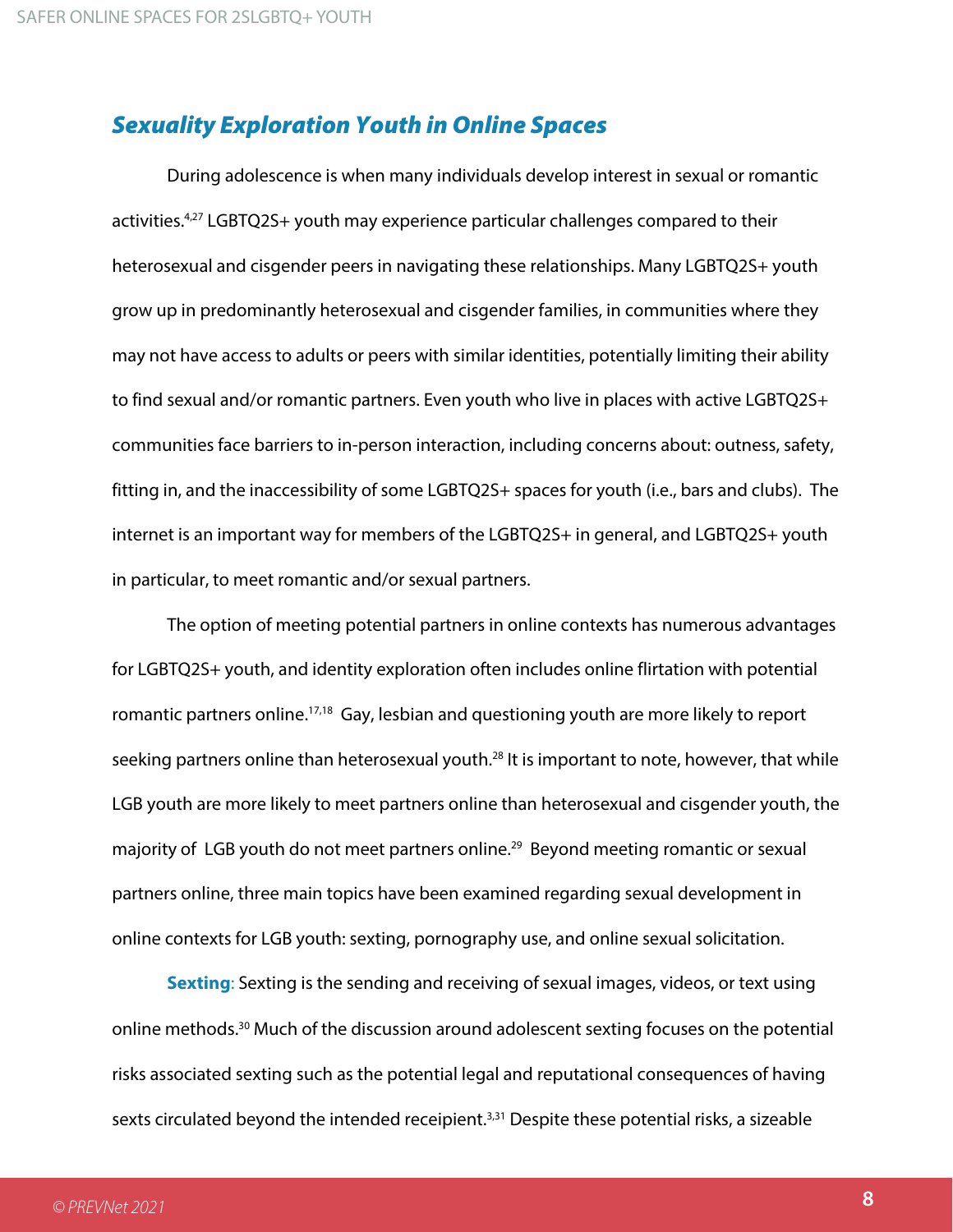minority of adolescents report engaging in sexting, $30$  and that sexting is increasingly understood by many adolescents as a normative part of sexual behaviour.<sup>31</sup> Adolescents' sexting behaviorwhile potentially risky, needs to be considered as a potentially normative type of sexual behavior. Research suggests some LGBTQ2S+ youth engage in higher rates of both sending and receiving sexts compared to their cisgender and heterosexual peers. 32-35 However, not all LGBTQ2S+ may be more likely to be sending or receiving sexts. For example, at least one study suggests that transgender youth did not differ in terms of sending or receiving sexts compared with their cisgender peers.<sup>36</sup> And, while LGBTQ youth are more likely to report sexting, less than half of LGBTQ youth report engaging in this activity. 29

There are critical distinctions with respect to consent and sexting. These can include cases in which the person felt coerced or pressured into sending a sext, if they received a sext that they did not want to receive, or if they forwarded a sext that another person sent to them to a third party or parties without receiving permission from the original sender. Sexting may also be cause for concern when it occurs between an adolescent and an adult. Some research suggests that LGBT youth are more likely to report feeling coerced into sexting than cisgender and/or heterosexual youth.<sup>34,36</sup> LGB youth, conversely, were not more likely to forward a sext sent to them by another person,<sup>34</sup> and transgender youth were not more likely to engage in other types of non-consensual sexting behaviour, than heterosexual and cisgender youth.33 These findings highlight the need for future work focusing on issues of consent in assessments of sexting for LGBTQ2S+ youth, and for considering sexting, and the potential risks posed by sexting, within a continuum of normative behaviors.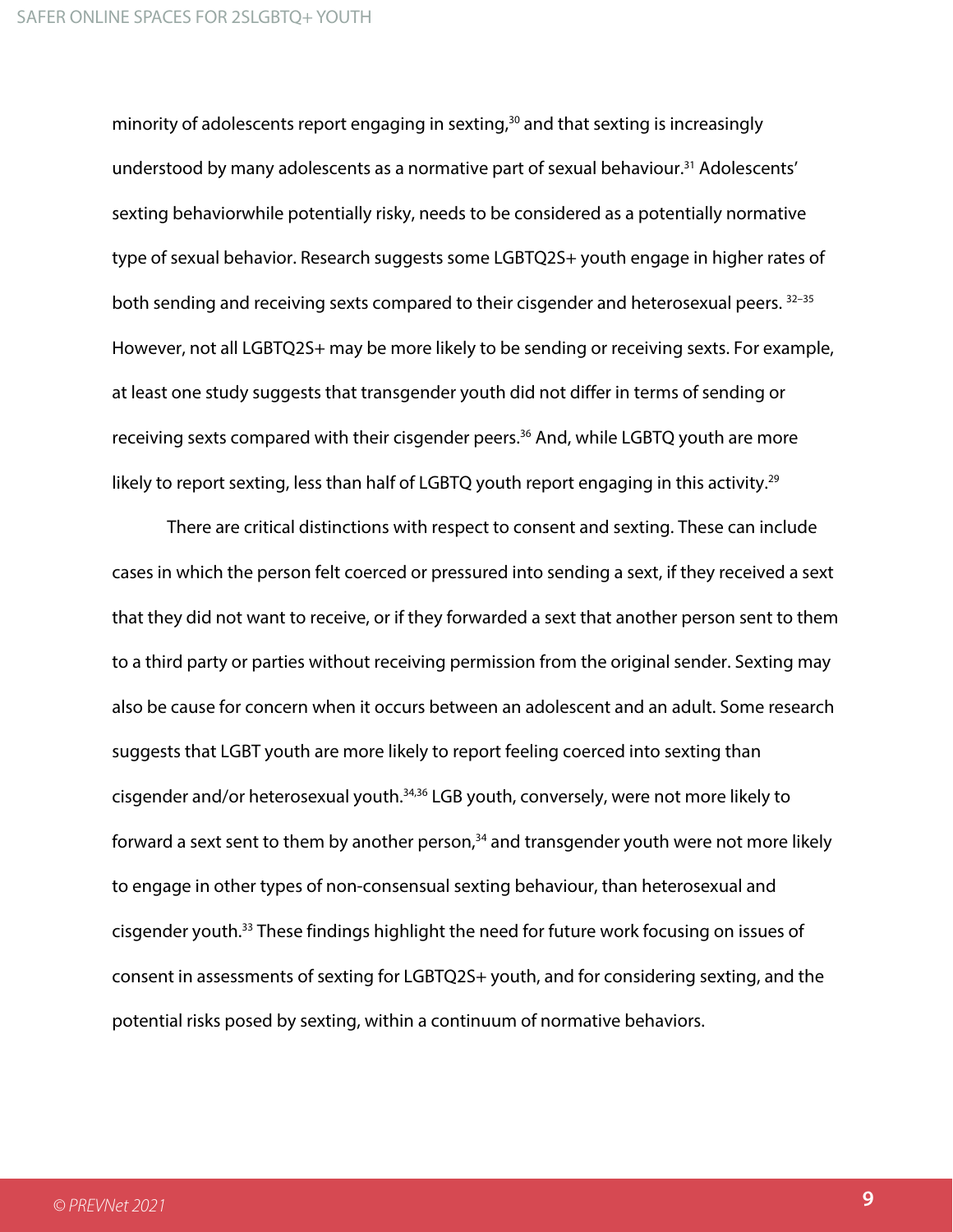**Pornography Use:** Another online sexual behaviour that has received a lot of attention among adolescents is pornography use.<sup>37,38</sup> As is the case for sexting, the discussion around pornography use among adolescents reflects the risks associated with pornography use, including sexual objectification, the development of unrealistic sexual standards, and the increased likelihood of engaging in higher rates of casual sexual behaviour, <sup>38</sup> although the research has been mixed in supporting the extent to which using pornography leads to these outcomes. <sup>3</sup> What is clear is that in North American and European samples, the majority of adolescents have viewed pornography by early adolescence, and that approximately half use pornography at least weekly.<sup>39</sup> Rates of pornography use vary dramatically based on population, and to date reliable estimates of pornography use among LGBTQ2S+ youth are not available.<sup>37</sup> Some research suggests that while cisgender gay and bisexual boys are not significantly different than cisgender heterosexual boys in terms of pornography consumption, cisgender bisexual and lesbian girls are more likely to report pornography use than their cisgender and heterosexual peers.<sup>39</sup> Grubbs and Kraus (2021) propose a framework for understanding the benefits and risks associated with pornography use among adolescents, including some aspects that may be particularly relevant for LGBTQ2S+ youth, such as the role of pornography use in exploring and affirming sexual identity and sexual education and exploration. Research is unclear as to whether LGBTQ2S+ youth are more likely to engage in problematic pornography use (i.e., use characterized by compulsivity, intensity in trying to access pornography, and emotional distress), and their use of pornography has not been tied to more problematic outcomes when compared to their cisgender and heterosexual peers.<sup>37</sup>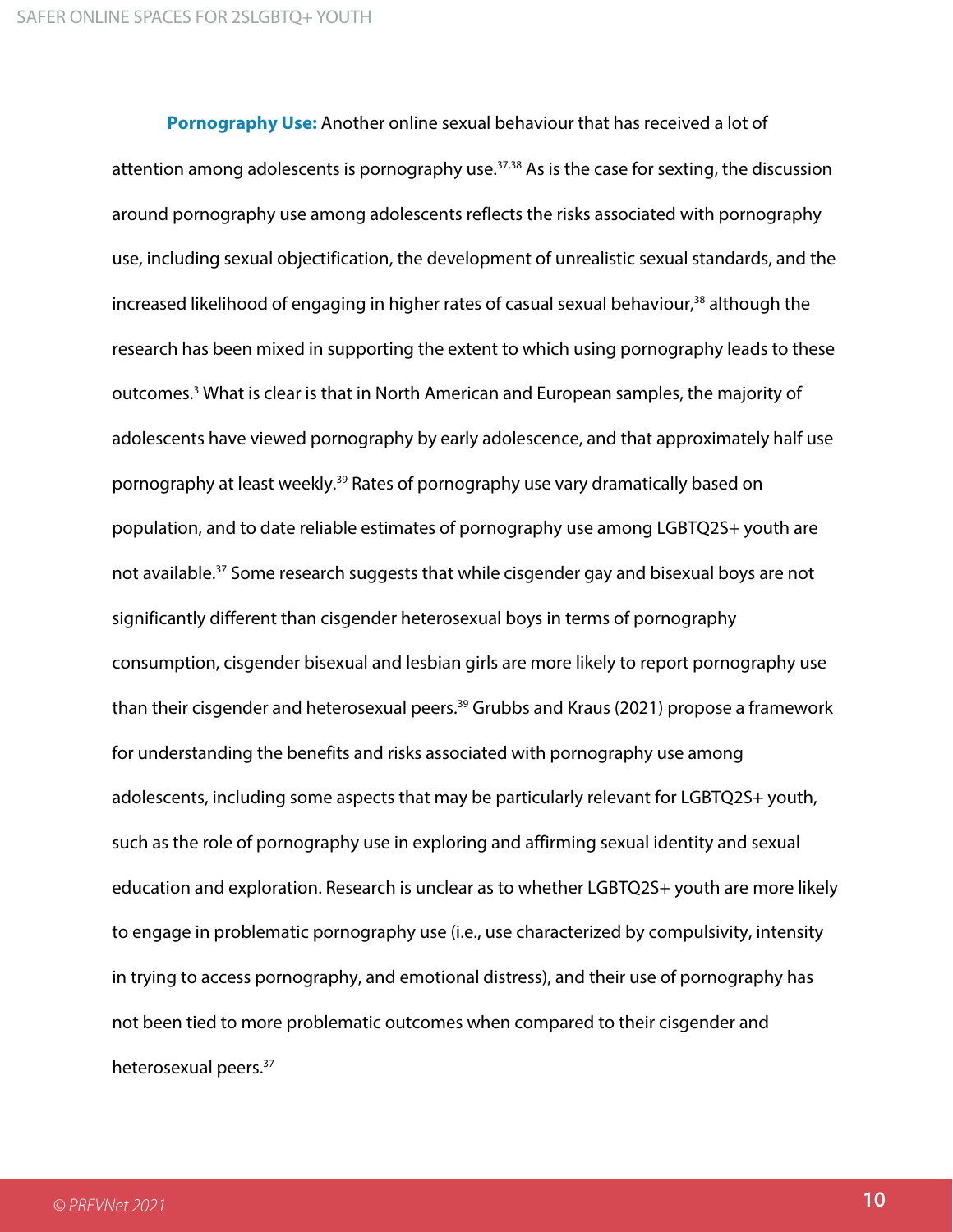**Sexual Solicitation**: Another major concern about the online context is sexual solicitation, and particularly unwanted online sexual solicitation, where youth are approached by individuals online to engage in sexual behaviour either on or offline.<sup>40,41</sup> Greater access to the internet via mobile phones has increased concern about the solicitation of youth in online contexts. Some of the limited research available suggests that bisexual youth, compared to heterosexual youth, are more likely to be sexually solicited online.<sup>28</sup> Many of the risk factors for that may make youth more vulnerable to online sexual solicitation, such as higher levels of family conflict and childhood maltreatment,<sup>40,42</sup> may be more prevalent among LGBTQ youth,43,44 suggesting the importance of future research examining online sexual solicitation among LGBTQ2S+ youth. While online sexual solicitation can have serious consequences for the health and safety of adolescents, and while 25% of youth who were solicited for sexual activity online reported being extremely distressed or frightened by these solicitations,<sup>45</sup> an extensive literature addresses popular myths about the sources and contexts for this kind of solicitation among adolescents. This literature suggests that, in general, youth are more likely to receive solicitations from their peers, or from slightly older adolescents as opposed to adults, and that youth are aware of the motivations of the individuals who are soliciting them. <sup>40</sup> The extent to which these findings extend to LGBTQ2S+ youth has not been explored, and more research is needed in this area.

# Cyber-Victimization

A final major focus on research related to online spaces for LGBTQ2S+ youth is the experience of online victimization, or cyber-victimization. While defined in multiple ways, cyber-victimization refers to victimization occurring via digital media or technology.<sup>46</sup> Cyber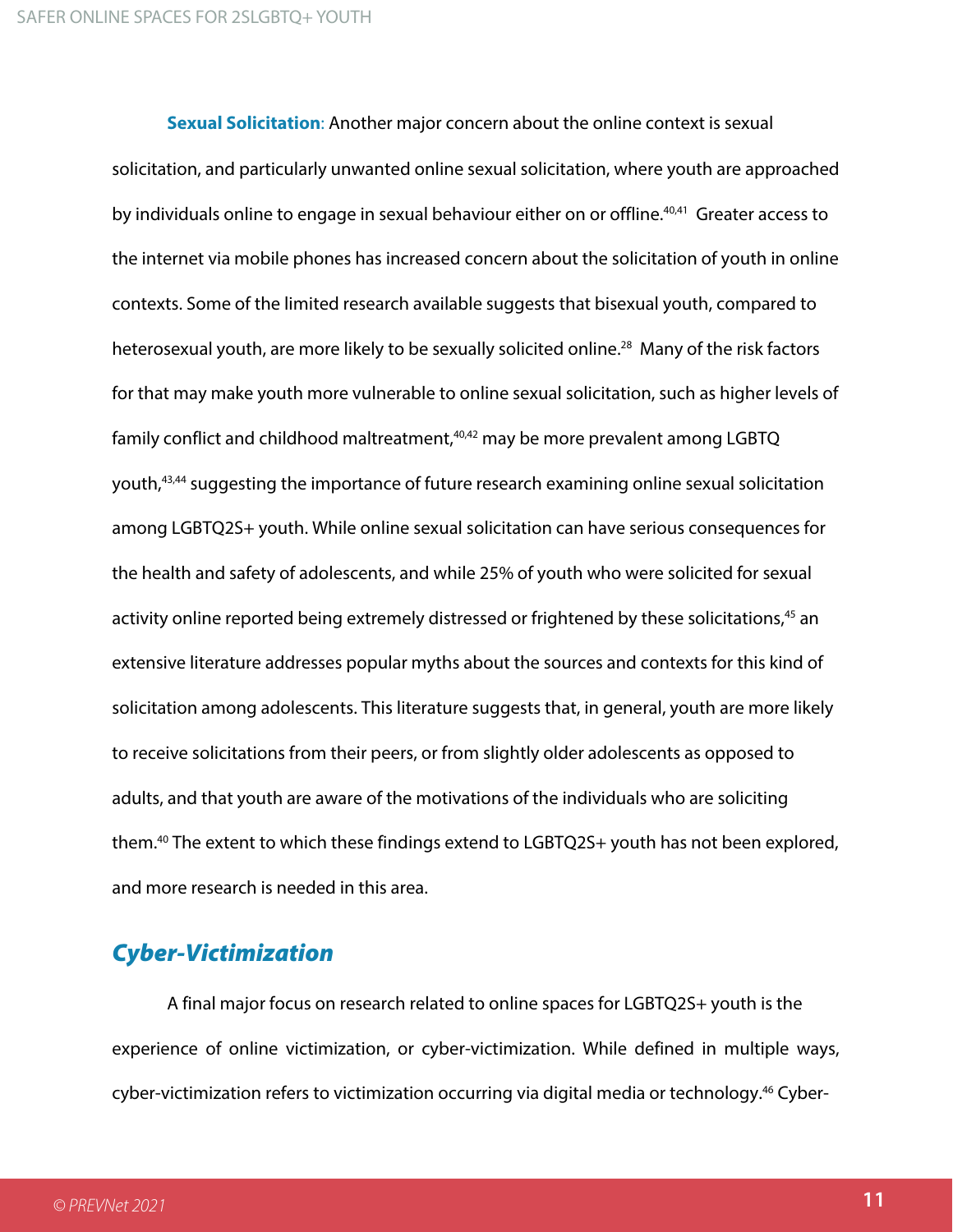victimization includes, but is not limited to, types of victimization that are more like traditional verbal (i.e., someone saying or writing mean things to the individual) and relational (i.e., someone trying to damage an individual's reputation and social relationships) victimization, only it occurs in an online context. With regards to cyber-victimization more specifically, the persistence, replicability, scalability and searchability of online victimization<sup>3</sup> highlights why virtual victimization is an important safety consideration in online spaces.

A major focus of research on LGBTQ2S+ youth has been on their heightened vulnerability for peer victimization among these youth.<sup>47,48</sup> Existing research has examined cyber-victimization among LGBTQ2S+ youth extensively, and at least one high quality review on this topic is available. <sup>46</sup> Because different studies measure cyber-victimization in different ways it is difficult to assess prevalence of cyber-victimization among LGBTQ+ youth, but studies consistently report higher levels of cyber-victimization for LGBTQ+ youth compared to heterosexual and cisgender peers.<sup>20,46,49,50</sup> Understanding cyber-victimization may be particularly important for LGBTQ2S+ youth as in addition to higher rates, LGBTQ youth experiencing cyber-victimization have worse outcomes than their heterosexual and cisgender peers. 46

#### Overlooked Groups in Online Contexts

A major limitation of the literature assessing the online contexts of LGBTQ2S+ youth is that this literature generally focuses on LGBTQ2S+ youth in general, and is rarely able to examine how other identities and societal factors may explain variation within groups of LGBTQ2S+ youth. Social inequalities and experiences of marginalization shape access to and/or use of online contexts.<sup>51</sup> Two factors that may be particularly meaningful in terms of creating safer online contexts for LGBTQ2S+ youth are race/ethnicity and socioeconomic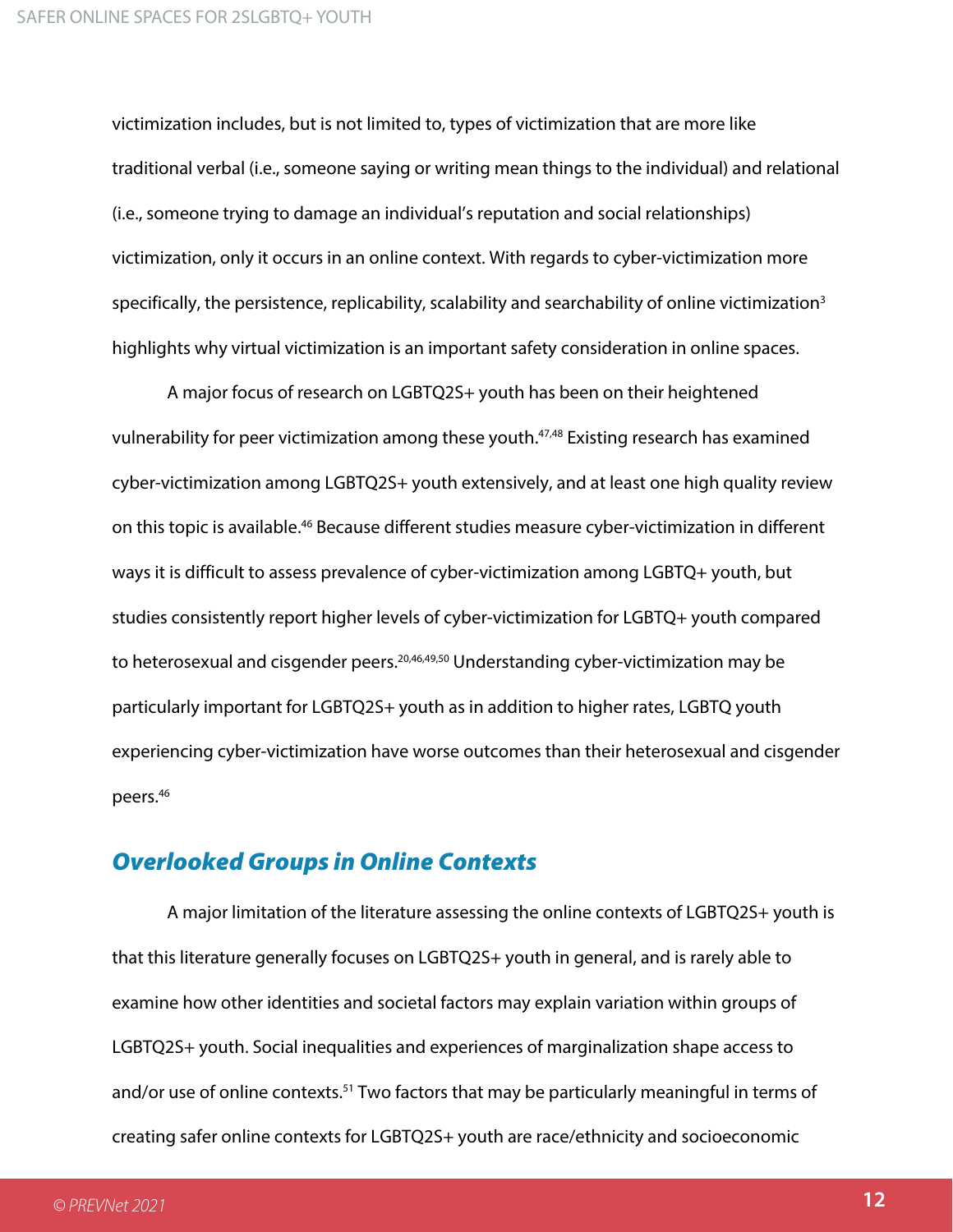status. Existing research underscores how racialized LGBTQ2S+ youth (i.e., youth who are identified by others as not white) experience specific challenges (e.g., excessive discipline), especially in terms of school contexts.<sup>52</sup> And, while there has been some specific research on the online contexts of racialized LGBTQ2S+ youth, $37$  it is important to acknowledge that very few of the studies we examined had the statistical power to examine differences in the experiences of LGBTQ youth in online contexts across racialized groups. More research is also needed on safe spaces online for specific subgroups of racialized LGBTQ2S+ youth, such as Two-Spirited and other indigenous LGBTQ+ youth, who may experience unique challenges in terms of online access, especially for individuals living in remote communities.<sup>53</sup>

Second, factors related to socioeconomic status like family income are also going to be important for understanding the online contexts of adolescents. Indeed, adolescents from families with more money typically have greater access to online spaces, use these spaces more frequently and may be able to spend more time online, which in turn will shape their online skills and internet self-efficacy. <sup>54</sup> Constant changes in the ubiquity of internet use suggests the importance of further research in this area, in terms of understanding how socioeconomic status shapes online contexts for LGBTQ2S+ youth.

# Best Practices for Creating Safer Spaces: What We Know and What We Need to Move Forward

Existing research suggests several pathways for creating safer online spaces for LGBTQ2S+ youth. An essential part of making online spaces safer for LGBTQ2S+ youth involves making their offline spaces safer (i.e., increasing the presence of supportive adults while decreasing experiences of discrimination and violence). While online contexts present new challenges for adolescents, including LGBTQ2S+ adolescents, online contexts are not a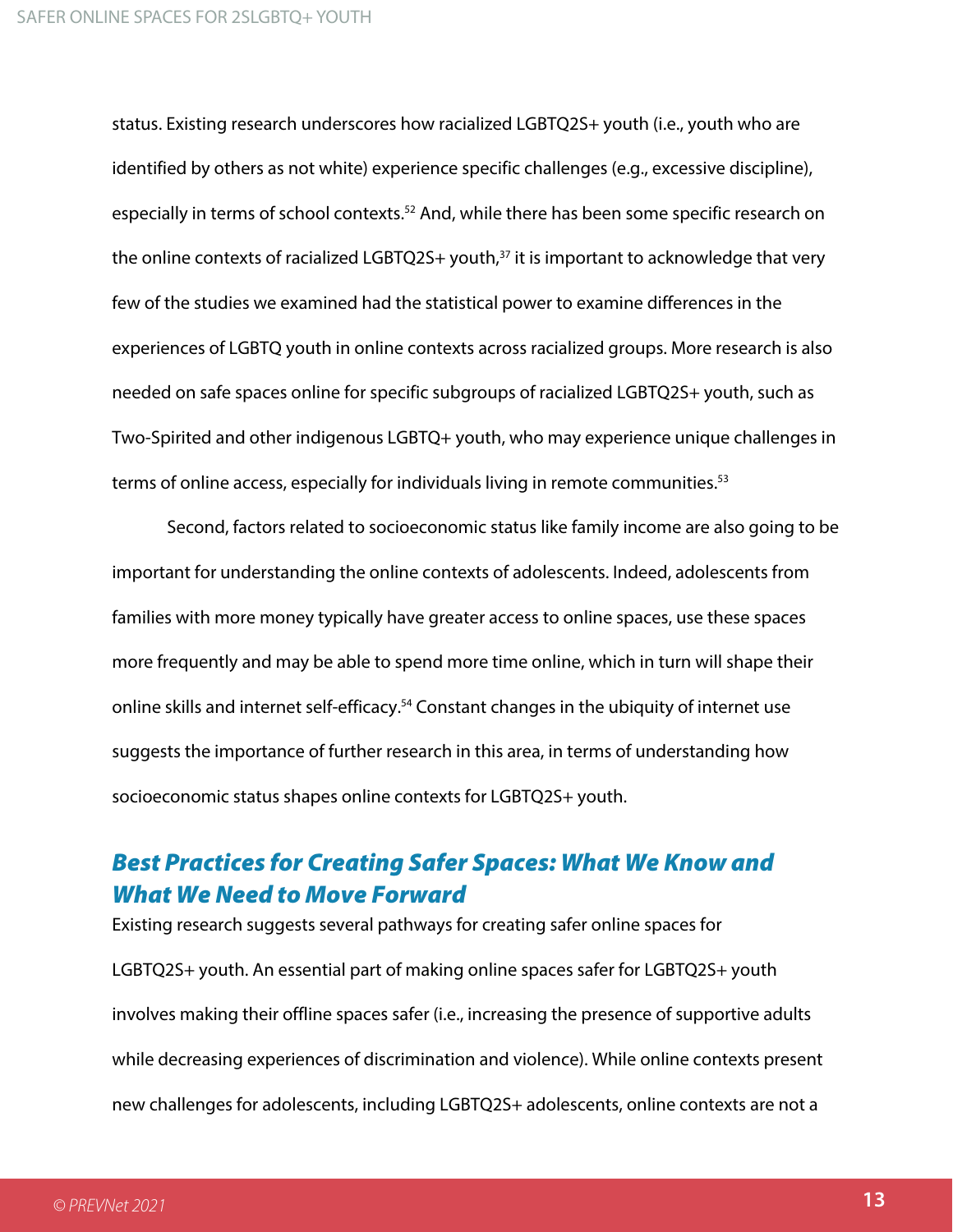foreign and distinct environment, but are an extension of offline contexts where adolescents learn and play.

**Families**: Families can play an important role in supporting safer online environments for adolescents.46,55–58 Parents and guardians should focus on creating open, direct and honest conversations about media use with adolescents, especially given the near impossibility of monitoring and supervising 100% of adolescent online activity. Developing positive relationships are likely to be more important for helping LGBTQ2S+ youth navigate online contexts than any specific short-term intervention. As adolescents spend more and more time online, focusing on the elements of the online environment that pose specific dangers for adolescents, rather than painting all online interactions as hazardous, may be helpful.<sup>59</sup> Parents and other concerned adults may be better advised to be generally aware of how their adolescents are spending time online, and with whom, rather than trying to oversee all online interactions. A potential tool for addressing communication around online environments are family media agreements in which adolescents and their caregivers discuss and reach consensus on the kinds of behaviours that are expected online.<sup>60</sup> And, while these kinds of agreements are useful, families need to keep in mind that these types of agreements cannot replace the value of the creation of an open dialogue. Specifically, strict rules around internet use, especially in the absence of dialogue about the importance may shut down communication. Parents need to be aware about how punishment regarding technology use can create barriers for youth discussing negative online experiences with their families. 46 More specifically, even if youth are distressed by online experiences, they may be less likely to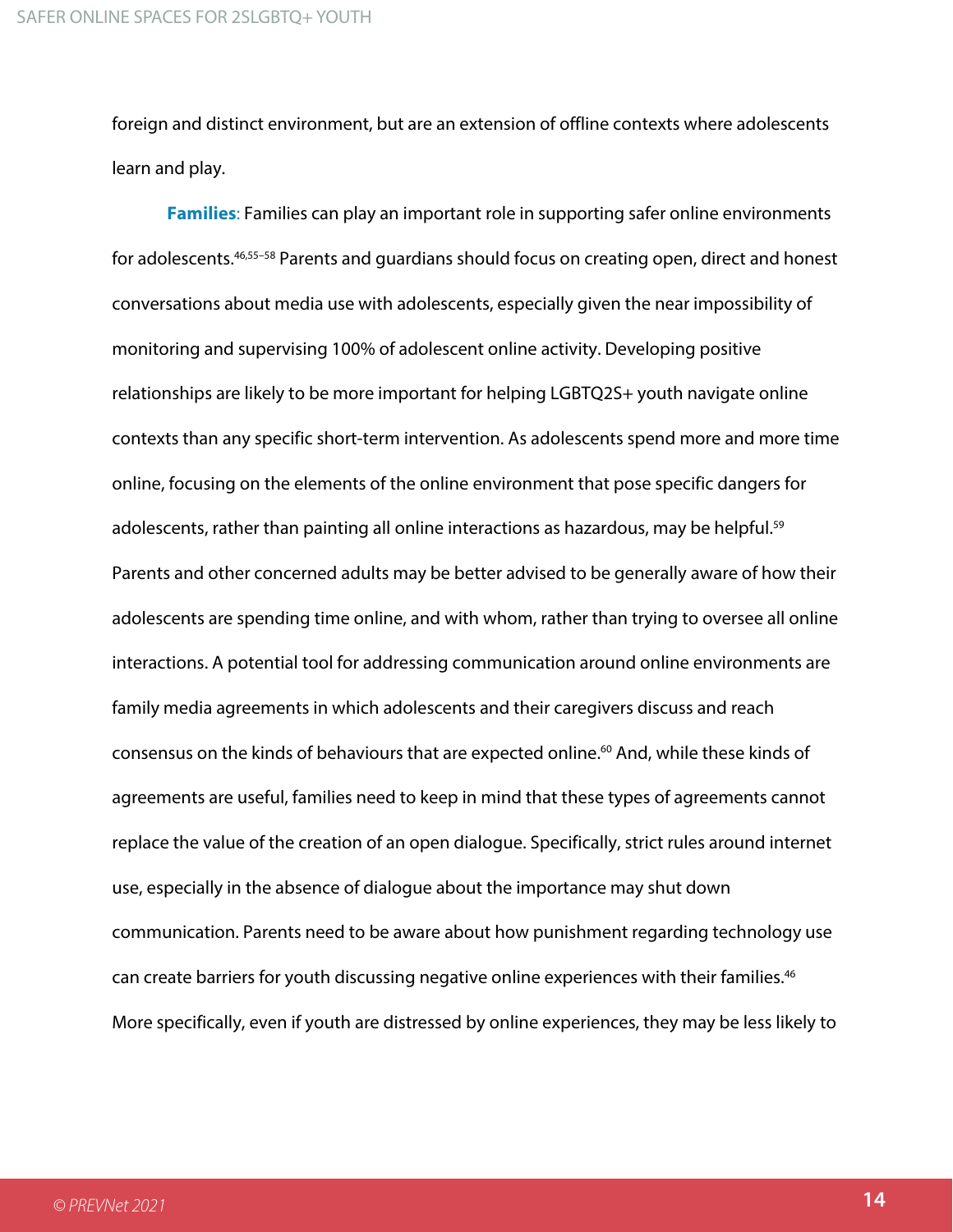reach out for help if doing so will result in punishments that limit their access to online environments.

Families play an important role in how adolescents explore their sexuality online. Research suggests that communicating specific love and respect-based norms around sexual behaviour is associated with adolescents having less permissive attitudes towards sexual behaviour, and less involvement in sexualized media.<sup>56</sup> And, while these findings were drawn from a primarily heterosexual and cisgender sample, they reflect the importance of open communication for sexual behaviours and attitudes among youth more broadly. Adolescents, and particularly LGBTQ adolescents, wished that there was more support for parents and educators to learn about their specific sexual health needs.<sup>61</sup> These findings suggest that families can play a critical role in helping youth navigate sexuality online.

**Schools:** Schools are also essential for creating safer online contexts for LGBTQ2S+ youth. Within school contexts, having faculty and staff who are easily identifiable as "safe" for LGBTQ2S+ youth to go when they are experiencing various stressors, including online challenges, is an important first step.<sup>62</sup> Allowing staff to be open about their sexual or gender identities, or permitting staff to use symbols affirming their support for LGBTQ2S+ students (i.e., pride flags, positive posters about the LGBTQ2+ community) can becritical for signaling to students that there are staff members who will respect their identities. Schools can also play an role in educating youth about online environments. Indeed, while youth are often assumed to be experts in online environments, knowledge about and efficacy with online use varies widely among adolescents, suggesting the importance of educational programming that prepares youth to interact in safe ways online.<sup>54</sup>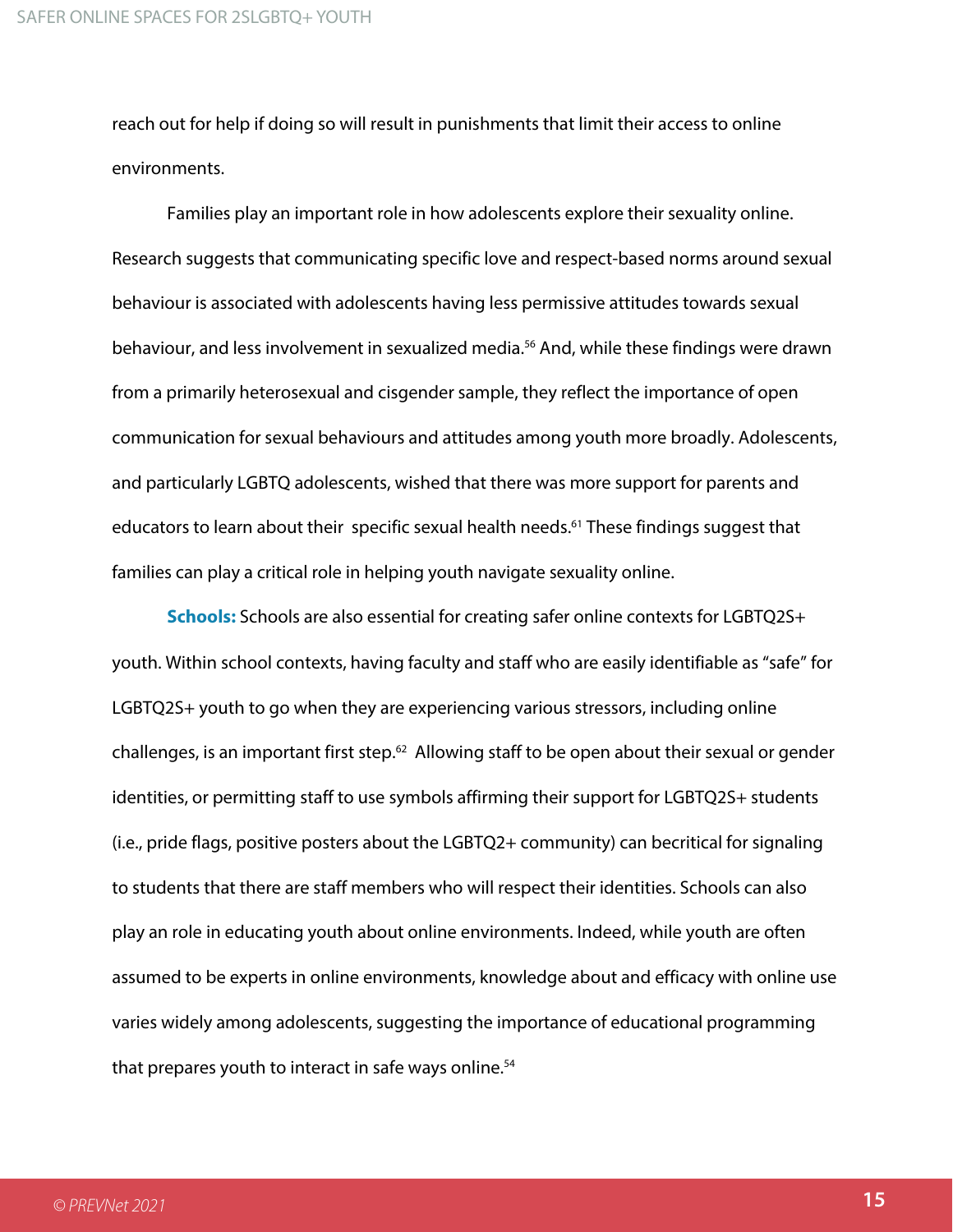Schools can play a cental role in helping LGBTQ2S+ youth navigate sexual health information online. While ideally information on sexual health that is pertinent to LGBTQ2S+ youth would be included in regular health curriculum, schools can also play a vital role in directing students to extra information from reputable online sources. Indeed, online programs have been shown to be feasible and effective places for interventions addressing sexual health issues for LGBTQ youth.<sup>63</sup> Including information from these types of sources, helping youth to identify accurate and appropriate sources of online health information, and providing websites where youth can find relevant content are ways that educators can make online spaces safer for LGBTQ2S+ youth.

With regards to cyber-victimization more specifically, multiple school-based interventions have been developed to address cyber-victimization among adolescent populations in general, and show modest efficacy in reducing both victimization and perpetration.64 To date, no interventions have been tested for efficacy among LGBTQ2S+ youth specifically, although researchers have suggested that peer to peer interventions may be particularly appropriate for this population, and encourage more work in this area.<sup>46</sup> Important barriers exist for reporting cyber-victimization by LGBTQ2S+ youth that have implications for creating safer spaces online. Youth report fears of losing their electronic devices, not being believed, retaliation from their bully, and getting outed in the process of disclosing their bullying experience. Within the school context, being able to identify faculty and staff with whom they can disclose their identities, who will believe youth, and who will not punish them for their experience may help youth come forward when they experience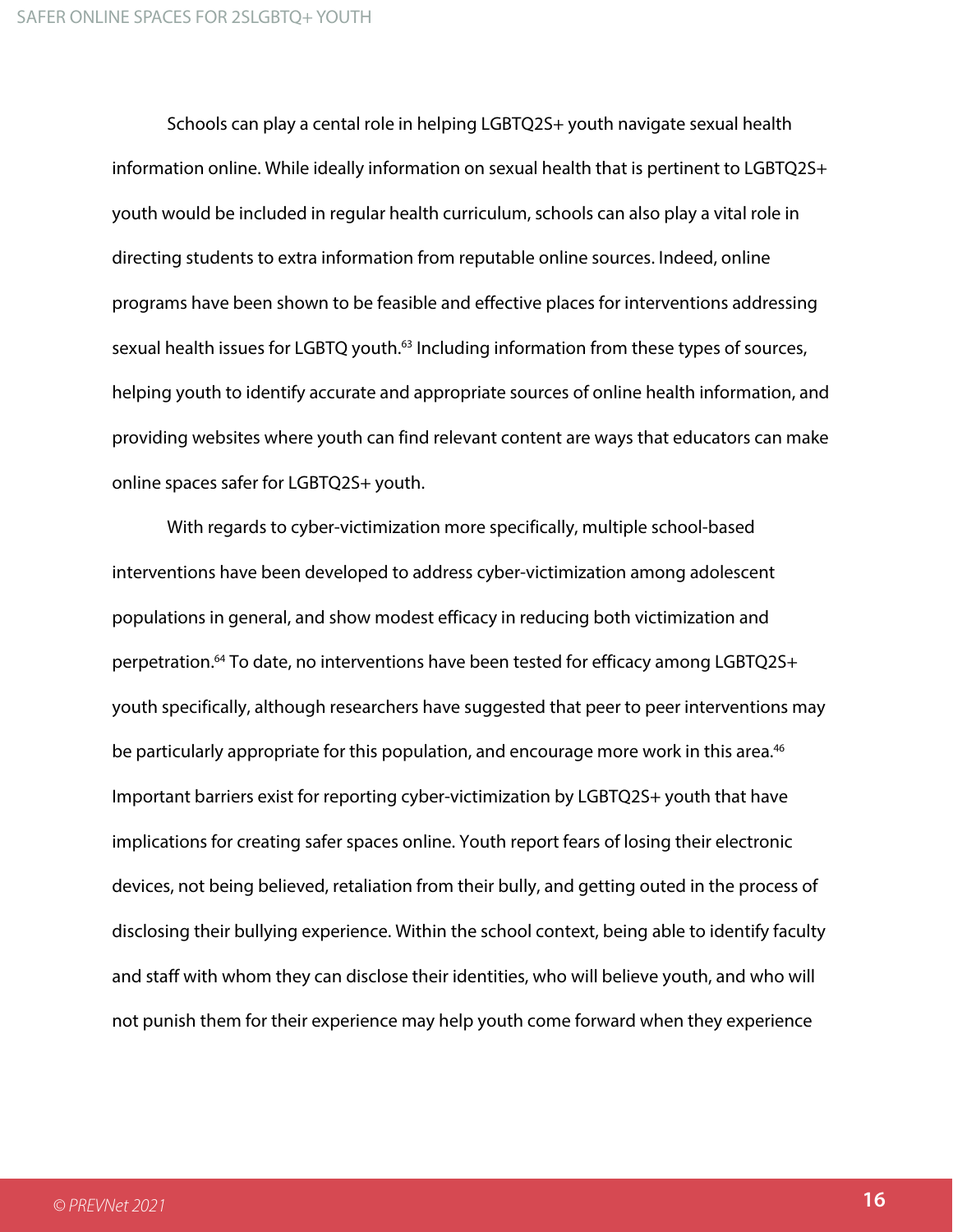online victimization.<sup>46</sup> More specifically feeling connected to an adult at school can be protective against the negative impacts of cyber-victimization among LGB youth.<sup>65</sup>

**Youth**: LGBTQ2S+ are active participants in making online spaces safer for themselves and their peers. Online contexts provide communities in which LGBTQ2S+ youth can network with each other, communicate about events, and develop tools for addressing inequalities that they see in their schools and communities.<sup>16</sup> Furthermore, adult-led organizations, such as the Gay Lesbian Straight Education Network and the Gender and Sexuality Associations Networks/Queer-Straight Alliance network provide online resources for youth and their allies trying to organize online and within their communities.<sup>[1](#page-16-0)</sup> In discussing online activism, LGBTQ2S+ youth with racialized identities may need specific resources in terms of engaging in activism, as they may lobby for change based on many of their identities.<sup>66,67</sup> Creating safer spaces involves acknowledging the complexities of activism for many young people, as well as an understanding the role youth themselves in making their online spaces safer.

**Online Contexts**: There are also ways in which online spaces can be made safer for LGBTQ2S+ youth. Part of making online spaces safer is ensuring that online sources are accurate, appropriate, and appealing to youth. Websites designed to disseminate information to LGBTQ2S+ youth should be informed by honest and varied LGBTQ2S+ youth experiences. It is essential to acknowledge that not all youth live in environments where they can freely access information on sexuality and gender identity.

<span id="page-16-0"></span><sup>&</sup>lt;sup>1</sup>Gay Lesbian Straight Education Network : [https://www.glsen.org/;](https://www.glsen.org/) GSA Network: https://gsanetwork.org/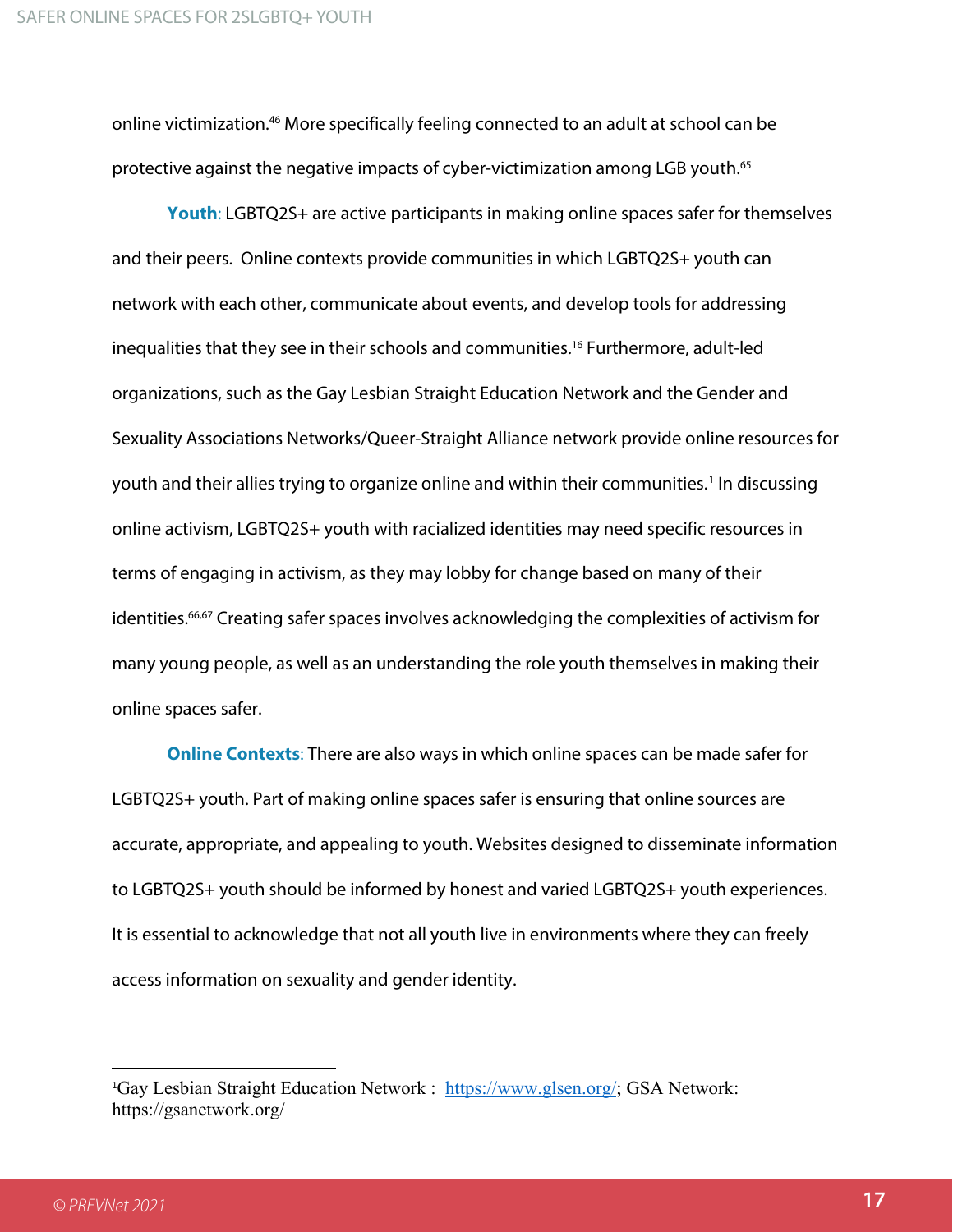One feature, common in online sources on intimate partner violence, is the presence of quick-leave buttons, or a button that allows a person to quickly close a website if they feel unsafe. This may be a useful feature for websites providing information to LGBTQ2S+ youth who are trying to access information in contexts where being able to maintain privacy is important.

## Conclusions

Online contexts reflect an extension of daily adolescent activity, and youth in safe and supportive relationships will be better able get the help they need when they feel unsafe online. The risks posed by online contexts for LGBTQ2S+ youth are a concern for researchers, families, community members, educators and youth themselves,3,38 and youth face real challenges like cyber-victimization and unwanted sexual solicitation online. More research is needed to develop intervention and prevention strategies to help LGBTQ2S+ youth deal with these experiences. Furthermore, an important aspect of making spaces safer for LGBTQ2S+ youth is to provide media training that is sensitive to their needs, that does not exclude or ignore their specific experiences, and provides youth with the tools they need to evaluate the quality of information and the types of risks associated with different online behaviours. Finally, we need to acknowledge the role LGBTQ2S+ youth play in creating these safer spaces, and it is important to continue the development of resources that can support youth in online contexts. Ultimately, making online spaces safer for LGBTQ2S+ youth requires making all spaces safer for youth exploring their sexual and gender identities.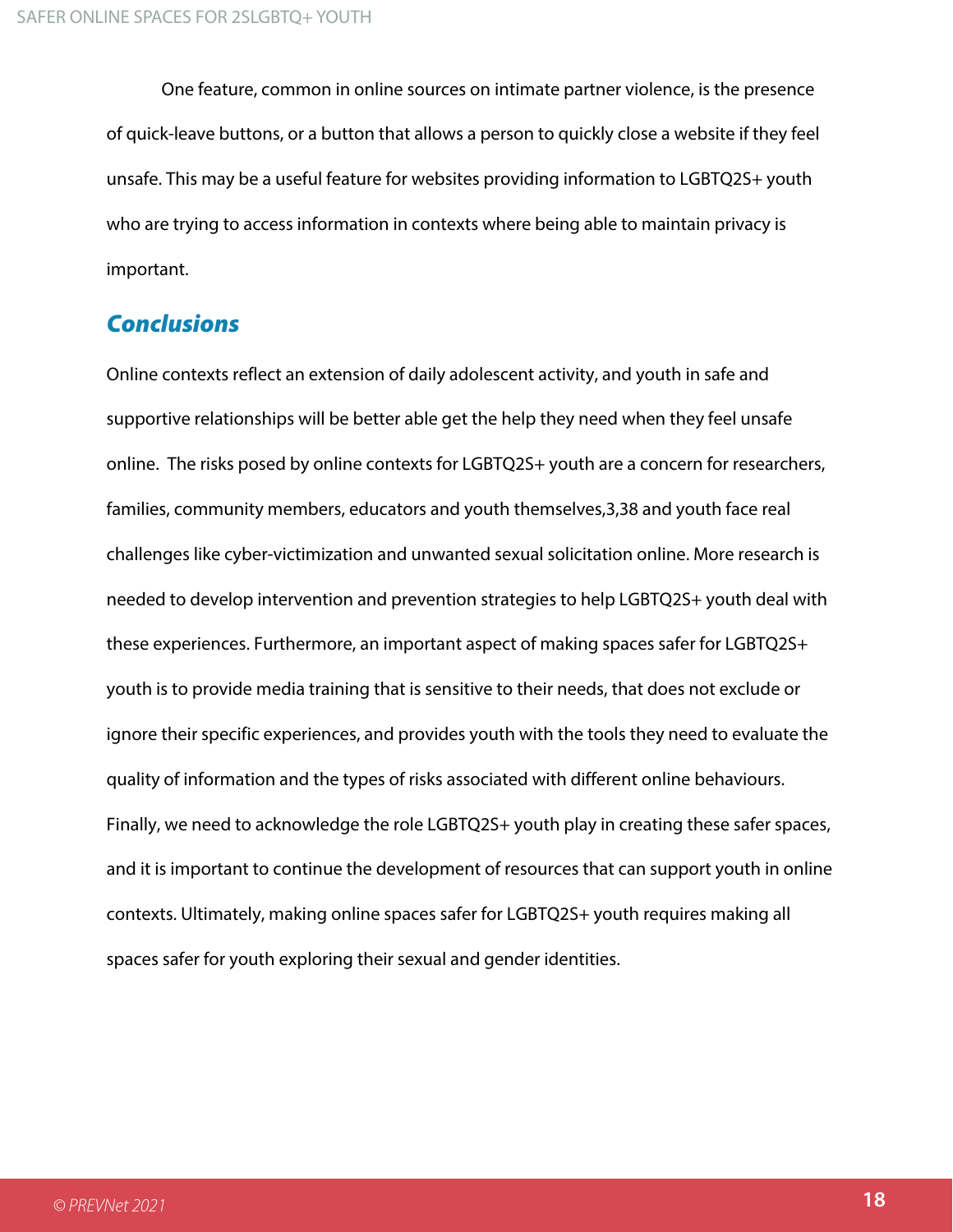# References

- 1. Twenge JM, Martin GN, Spitzberg BH. Trends in U.S. Adolescents' media use, 1976–2016: The rise of digital media, the decline of TV, and the (near) demise of print. *Psychol Pop Media Cult*. 2019;8(4):329-345. doi:10.1037/ppm0000203
- 2. Nesi J, Choukas-Bradley S, Prinstein MJ. Transformation of Adolescent Peer Relations in the Social Media Context: Part 1—A Theoretical Framework and Application to Dyadic Peer Relationships. *Clin Child Fam Psychol Rev*. 2018;21(3):267-294. doi:10.1007/s10567- 018-0261-x
- 3. Livingstone S, Smith PK. Annual research review: Harms experienced by child users of online and mobile technologies: The nature, prevalence and management of sexual and aggressive risks in the digital age. *J Child Psychol Psychiatry*. 2014;55(6):635-654.
- 4. Peter J, Valkenburg PM. Adolescents' online privacy: Toward a developmental perspective. In: *Privacy Online*. Springer; 2011:221-234.
- 5. Russell ST, Fish JN. Sexual minority youth, social change, and health: A developmental collision. *Res Hum Dev*. 2019;16(1):5-20. doi:10.1080/15427609.2018.1537772
- 6. Moreno MA, Uhls YT. Applying an affordances approach and a developmental lens to approach adolescent social media use. *Digit Health*. 2019;5:2055207619826678.
- 7. Steele JR, Brown JD. Adolescent room culture: Studying media in the context of everyday life. *J Youth Adolesc*. 1995;24(5):551. doi:http://dx.doi.org.ezproxy.usherbrooke.ca/10.1007/BF01537056
- 8. Bishop MD, Fish JN, Hammack PL, Russell ST. Sexual identity development milestones in three generations of sexual minority people: A national probability sample. *Dev Psychol*. 2020;56(11):2177-2193. doi:10.1037/dev0001105
- 9. Dunlap A. Changes in coming out milestones across five age cohorts. *J Gay Lesbian Soc Serv*. 2016;28(1):20-38. doi:10.1080/10538720.2016.1124351
- 10. Ceglarek PJD, Ward LM. A tool for help or harm? How associations between social networking use, social support, and mental health differ for sexual minority and heterosexual youth. *Comput Hum Behav*. 2016;65:201-209. doi:10.1016/j.chb.2016.07.051
- 11. Perales F, Campbell A, O'Flaherty M. Sexual Orientation and Adolescent Time Use: How Sexual Minority Youth Spend Their Time. *Child Dev*. 2020;91(3):983-1000. doi:https://doi.org/10.1111/cdev.13245
- 12. Luk JW, Gilman SE, Sita KR, Cheng C, Haynie DL, Simons-Morton BG. Cyber Behaviors Among Heterosexual and Sexual Minority Youth: Subgroup Differences and Associations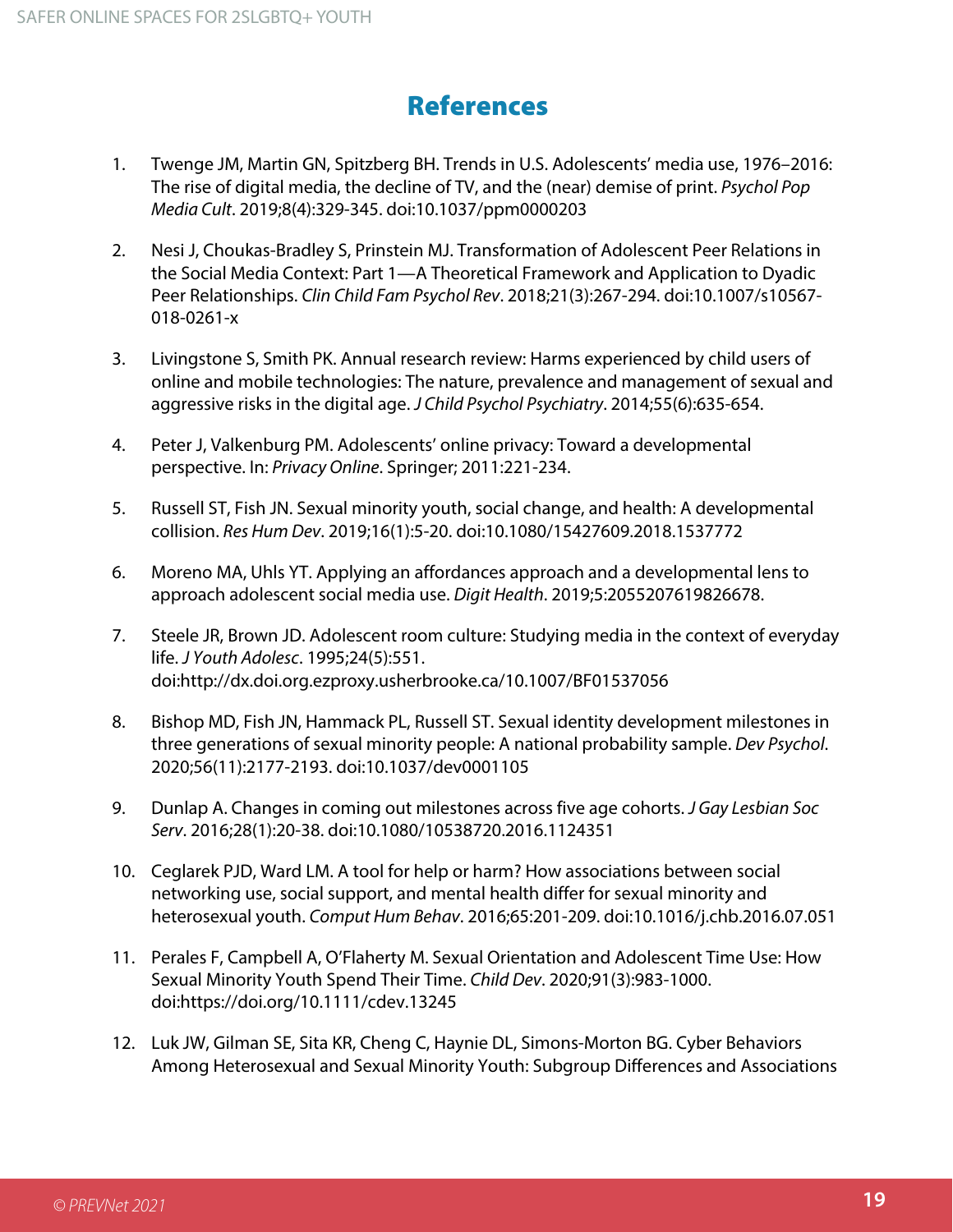with Health Indicators. *Cyberpsychology Behav Soc Netw*. 2019;22(5):315-324. doi:10.1089/cyber.2018.0408

- 13. Craig SL, McInroy L. You Can Form a Part of Yourself Online: The Influence of New Media on Identity Development and Coming Out for LGBTQ Youth. *J Gay Lesbian Ment Health*. 2014;18:1695-109. doi:10.1080/19359705.2013.777007
- 14. Paceley MS, Goffnett J, Sanders L, Gadd-Nelson J. "Sometimes You Get Married on Facebook": The Use of Social Media among Nonmetropolitan Sexual and Gender Minority Youth. *J Homosex*. 2020;0(0):1-20. doi:10.1080/00918369.2020.1813508
- 15. Hatchel T. The Digital Development of LGBTQ Youth: Identity, Sexuality, and Intimacy. In: ; 2016:61-74.
- 16. DeHaan S, Kuper LauraE, Magee JoshuaC, Bigelow L, Mustanski BrianS. The Interplay between Online and Offline Explorations of Identity, Relationships, and Sex: A Mixed-Methods Study with LGBT Youth. *J Sex Res*. 2013;50(5):421-434. doi:10.1080/00224499.2012.661489
- 17. Giano Z. The Influence of Online Experiences: The Shaping of Gay Male Identities. *J Homosex*. Published online September 18, 2019:1-15. doi:10.1080/00918369.2019.1667159
- 18. Harper GW, Serrano PA, Bruce D, Bauermeister JA. The Internet's Multiple Roles in Facilitating the Sexual Orientation Identity Development of Gay and Bisexual Male Adolescents. *Am J Mens Health*. 2016;10(5):359-376. doi:10.1177/1557988314566227
- 19. Fox J, Ralston R. Queer identity online: Informal learning and teaching experiences of LGBTQ individuals on social media. *Comput Hum Behav*. 2016;65:635-642. doi:10.1016/j.chb.2016.06.009
- 20. Ybarra ML, Mitchell KJ, Palmer NA, Reisner SL. Online social support as a buffer against online and offline peer and sexual victimization among U.S. LGBT and non-LGBT youth. *Child Abuse Negl*. 2015;39:123-136. doi:10.1016/j.chiabu.2014.08.006
- 21. Jackson SD. "Connection is the antidote": Psychological distress, emotional processing, and virtual community building among LGBTQ students after the Orlando shooting. *Psychol Sex Orientat Gend Divers*. 2017;4(2):160-168. doi:10.1037/sgd0000229
- 22. Magee JC, Bigelow L, DeHaan S, Mustanski BS. Sexual Health Information Seeking Online: A Mixed-Methods Study Among Lesbian, Gay, Bisexual, and Transgender Young People. *Health Educ Behav*. 2012;39(3):276-289. doi:10.1177/1090198111401384
- 23. Mitchell KJ, Ybarra ML, Korchmaros JD, Kosciw JG. Accessing sexual health information online: use, motivations and consequences for youth with different sexual orientations. *Health Educ Res*. 2014;29(1):147-157. doi:10.1093/her/cyt071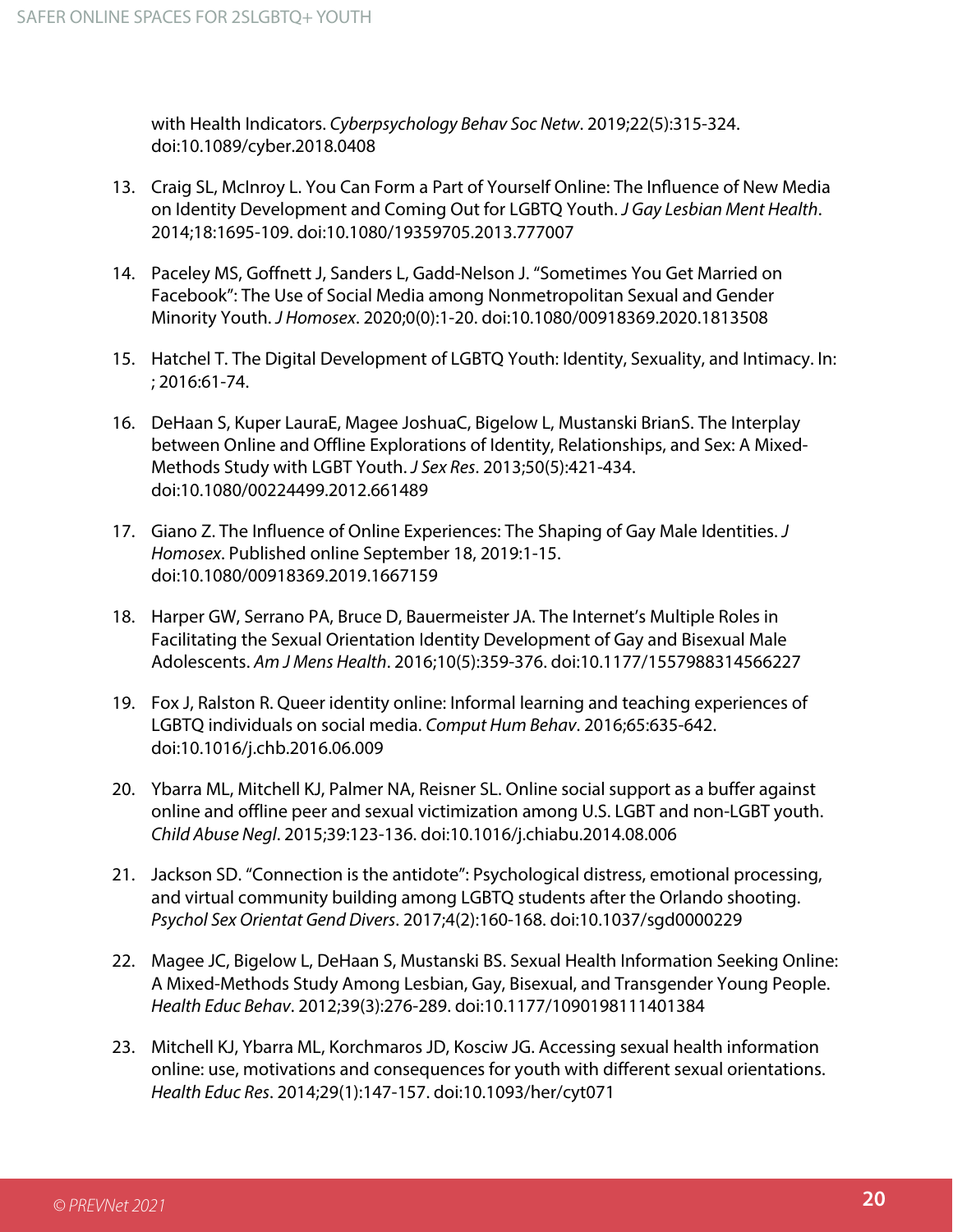- 24. Hoefer SE, Hoefer R. Worth the Wait? The Consequences of Abstinence-Only Sex Education for Marginalized Students. *Am J Sex Educ*. 2017;12(3):257-276. doi:10.1080/15546128.2017.1359802
- 25. Pampati S, Johns MM, Szucs LE, et al. Sexual and Gender Minority Youth and Sexual Health Education: A Systematic Mapping Review of the Literature. *J Adolesc Health*. Published online November 5, 2020. doi:10.1016/j.jadohealth.2020.09.032
- 26. McDermott E. Asking for help online: Lesbian, gay, bisexual and trans youth, self-harm and articulating the 'failed'self. *Health (N Y)*. 2015;19(6):561-577.
- 27. Tolman DL, McClelland SI. Normative Sexuality Development in Adolescence: A Decade in Review, 2000-2009: ADOLESCENT SEXUALITY. *J Res Adolesc*. 2011;21(1):242-255. doi:10.1111/j.1532-7795.2010.00726.x
- 28. Rice E, Winetrobe H, Holloway IW, Montoya J, Plant A, Kordic T. Cell Phone Internet Access, Online Sexual Solicitation, Partner Seeking, and Sexual Risk Behavior among Adolescents. *Arch Sex Behav*. 2015;44(3):755-763. doi:10.1007/s10508-014-0366-3
- 29. Ybarra ML, Mitchell KJ. A national study of lesbian, gay, bisexual (LGB) and non-LGB youth sexual behavior online and in-person. *Arch Sex Behav*. 2016;45(6):1357-1372. doi:10.1007/s10508-015-0491-7
- 30. Gámez-Guadix M, de Santisteban P, Resett S. Sexting among Spanish adolescents: Prevalence and personality profiles. *Psicothema*. 2017;(29.1):29-34. doi:10.7334/psicothema2016.222
- 31. Lippman JR, Campbell SW. Damned If You Do, Damned If You Don't…If You're a Girl: Relational and Normative Contexts of Adolescent Sexting in the United States. *J Child Media*. 2014;8(4):371-386. doi:10.1080/17482798.2014.923009
- 32. Kim S, Martin-Storey A, Drossos A, Barbosa S, Georgiades K. Prevalence and Correlates of Sexting Behaviors in a Provincially Representative Sample of Adolescents. *Can J Psychiatry*. 2020;65(6):401-408. doi:10.1177/0706743719895205
- 33. Van Ouytsel J, Walrave M, Ponnet K. An Exploratory Study of Sexting Behaviors Among Heterosexual and Sexual Minority Early Adolescents. *J Adolesc Health*. 2019;65(5):621- 626. doi:10.1016/j.jadohealth.2019.06.003
- 34. Van Ouytsel J, Walrave M, De Marez L, Vanhaelewyn B, Ponnet K. Sexting, pressured sexting and image-based sexual abuse among a weighted-sample of heterosexual and LGB-youth. *Comput Hum Behav*. 2021;117:106630. doi:10.1016/j.chb.2020.106630
- 35. Ybarra ML, Mitchell KJ. "Sexting" and Its Relation to Sexual Activity and Sexual Risk Behavior in a National Survey of Adolescents. *J Adolesc Health*. 2014;55(6):757-764. doi:10.1016/j.jadohealth.2014.07.012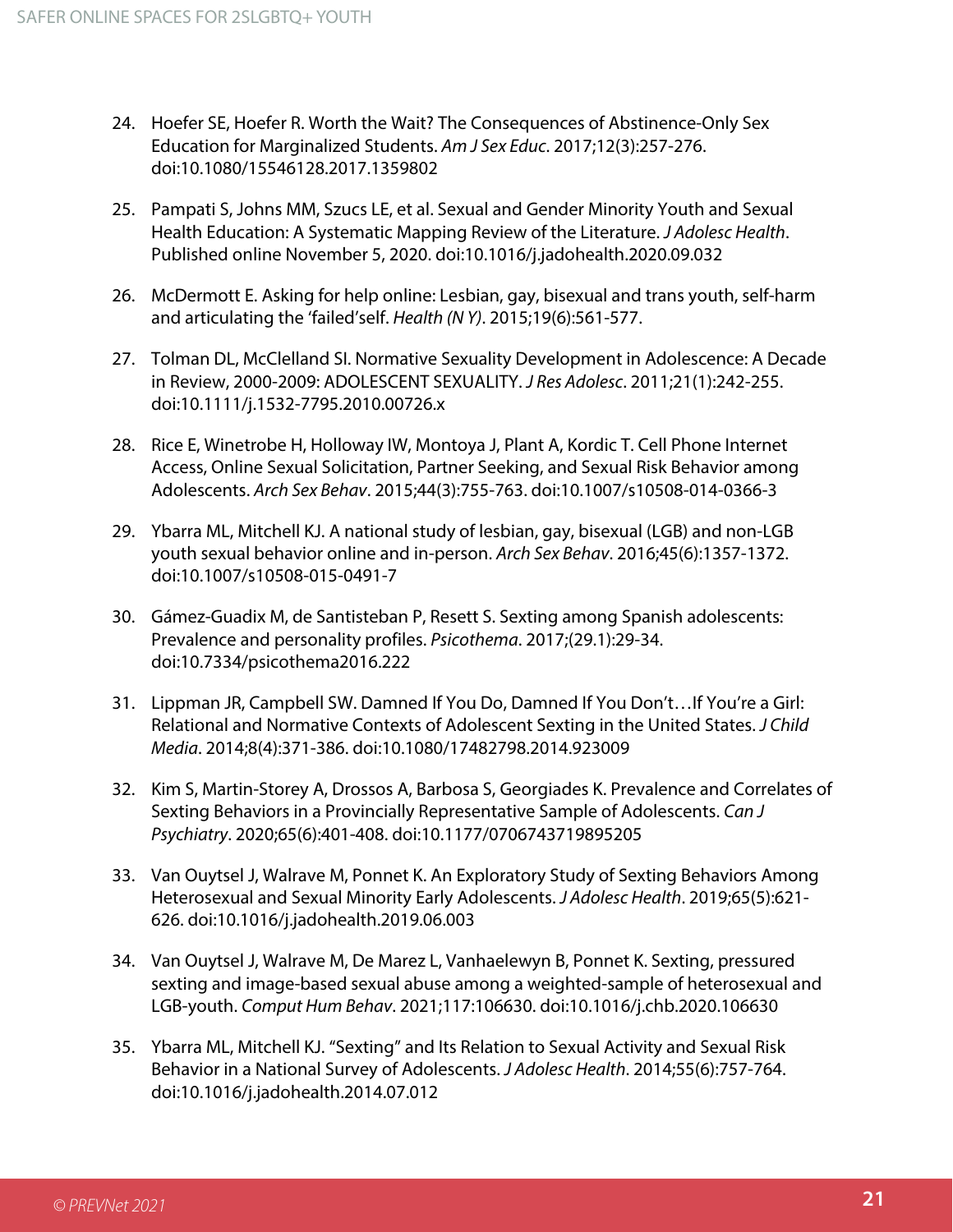- 36. Van Ouytsel J, Walrave M, De Marez L, Vanhaelewyn B, Ponnet K. A first investigation into gender minority adolescents' sexting experiences. *J Adolesc*. 2020;84:213-218. doi:10.1016/j.adolescence.2020.09.007
- 37. Bőthe B, Vaillancourt-Morel M-P, Bergeron S, Demetrovics Z. Problematic and Non-Problematic Pornography Use Among LGBTQ Adolescents: a Systematic Literature Review. *Curr Addict Rep*. 2019;6(4):478-494. doi:10.1007/s40429-019-00289-5
- 38. Grubbs JB, Kraus SW. Pornography Use and Psychological Science: A Call for Consideration. *Curr Dir Psychol Sci*. Published online January 15, 2021:0963721420979594. doi:10.1177/0963721420979594
- 39. Bőthe B, Vaillancourt-Morel M-P, Girouard A, Štulhofer A, Dion J, Bergeron S. A Large-Scale Comparison of Canadian Sexual/Gender Minority and Heterosexual, Cisgender Adolescents' Pornography Use Characteristics. *J Sex Med*. 2020;17(6):1156-1167. doi:10.1016/j.jsxm.2020.02.009
- 40. Wolak J, Finkelhor D, Mitchell KJ, Ybarra ML. Online "Predators" and Their Victims. *Am Psychol*. Published online 2008:18.
- 41. Wurtele S, Kenny M. Technology-Related Sexual Solicitation of Adolescents: A Review of Prevention Efforts. *Child Abuse Rev*. 2016;25:332-344. doi:10.1002/car.2445
- 42. Ybarra ML, Espelage DL, Mitchell KJ. The Co-occurrence of Internet Harassment and Unwanted Sexual Solicitation Victimization and Perpetration: Associations with Psychosocial Indicators. *J Adolesc Health*. 2007;41(6, Supplement):S31-S41. doi:10.1016/j.jadohealth.2007.09.010
- 43. Craig SL, Austin A, Levenson J, Leung VWY, Eaton AD, D'Souza SA. Frequencies and patterns of adverse childhood events in LGBTQ+ youth. *Child Abuse Negl*. 2020;107:104623. doi:10.1016/j.chiabu.2020.104623
- 44. Russell ST, Fish JN. Mental health in lesbian, gay, bisexual, and transgender (LGBT) youth. *Annu Rev Clin Psychol*. 2016;12:465-487. doi:10.1146/annurev-clinpsy-021815-093153
- 45. Madigan S, Villani V, Azzopardi C, et al. The Prevalence of Unwanted Online Sexual Exposure and Solicitation Among Youth: A Meta-Analysis. *J Adolesc Health*. 2018;63(2):133-141. doi:10.1016/j.jadohealth.2018.03.012
- 46. Abreu RL, Kenny MC. Cyberbullying and LGBTQ Youth: A Systematic Literature Review and Recommendations for Prevention and Intervention. *J Child Adolesc Trauma*. 2017;11(1):81-97. doi:10.1007/s40653-017-0175-7
- 47. Poteat VP, Aragon SR, Espelage DL, Koenig BW. Psychosocial concerns of sexual minority youth: Complexity and caution in group differences. *J Consult Clin Psychol*. 2009;77(1):196-201. doi:10.1037/a0014158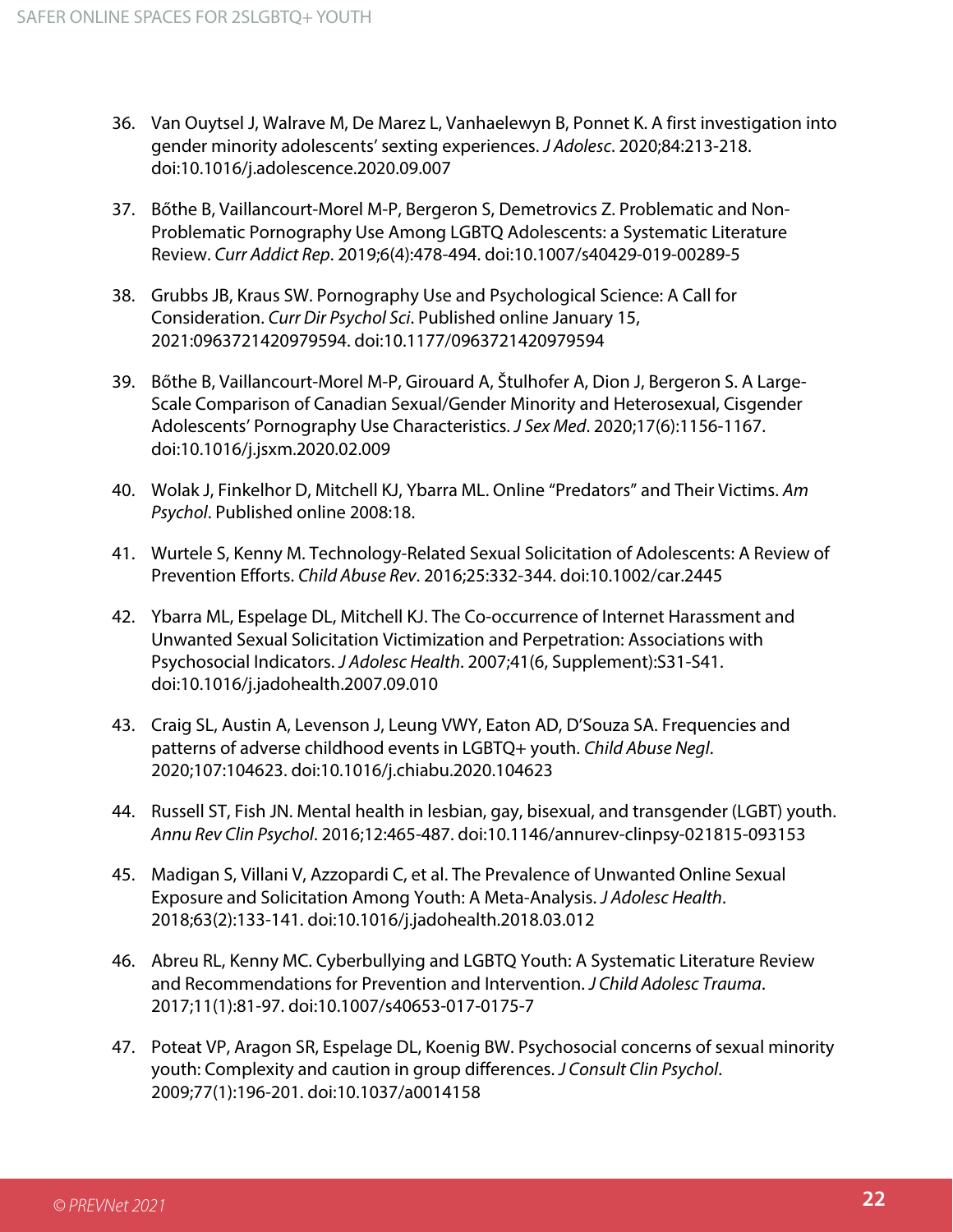- 48. van Beusekom G, Baams L, Bos HMW, Overbeek G, Sandfort TGM. Gender nonconformity, homophobic peer victimization, and mental health: How same-sex attraction and biological sex matter. *J Sex Res*. 2016;53(1):98-108. doi:10.1080/00224499.2014.993462
- 49. Cénat JM, Blais M, Hébert M, Lavoie F, Guerrier M. Correlates of bullying in Quebec high school students: The vulnerability of sexual-minority youth. *J Affect Disord*. 2015;183:315- 321. doi:10.1016/j.jad.2015.05.011
- 50. Escobar-Viera CG, Whitfield DL, Wessel CB, et al. For Better or for Worse? A Systematic Review of the Evidence on Social Media Use and Depression Among Lesbian, Gay, and Bisexual Minorities. *JMIR Ment Health*. 2018;5(3):e10496. doi:10.2196/10496
- 51. Peter J, Valkenburg PM. Adolescents' internet use: Testing the "disappearing digital divide" versus the "emerging digital differentiation" approach. *Poetics*. 2006;34(4-5):293- 305. doi:10.1016/j.poetic.2006.05.005
- 52. Snapp SD, Hoenig JM, Fields A, Russell ST. Messy, Butch, and Queer: LGBTQ Youth and the School-to-Prison Pipeline. *J Adolesc Res*. 2015;30(1):57-82. doi:10.1177/0743558414557625
- 53. Schrewe B. Connected from coast to coast to coast: Toward equitable high-speed Internet access for all. *Paediatr Child Health*. 2021;26(2):76-78. doi:10.1093/pch/pxaa129
- 54. Livingstone S, Helsper E. Balancing opportunities and risks in teenagers' use of the internet: the role of online skills and internet self-efficacy. *New Media Soc*. 2010;12(2):309- 329. doi:10.1177/1461444809342697
- 55. Boniel-Nissim M, Efrati Y, Dolev-Cohen M. Parental Mediation Regarding Children's Pornography Exposure: The Role of Parenting Style, Protection Motivation and Gender. *J Sex Res*. 2020;57(1):42-51. doi:10.1080/00224499.2019.1590795
- 56. Overbeek G, van de Bongardt D, Baams L. Buffer or Brake? The Role of Sexuality-Specific Parenting in Adolescents' Sexualized Media Consumption and Sexual Development. *J Youth Adolesc*. 2018;47(7):1427-1439. doi:10.1007/s10964-018-0828-3
- 57. Tomić I, Burić J, Štulhofer A. Associations Between Croatian Adolescents' Use of Sexually Explicit Material and Sexual Behavior: Does Parental Monitoring Play a Role? *Arch Sex Behav*. 2018;47(6):1881-1893. doi:10.1007/s10508-017-1097-z
- 58. Snapp SD, Watson RJ, Russell ST, Diaz RM, Ryan C. Social support networks for LGBT young adults: Low cost strategies for positive adjustment. *Fam Relat*. 2015;64(3):420-430.
- 59. Ybarra ML, Mitchell KJ. How Risky Are Social Networking Sites? A Comparison of Places Online Where Youth Sexual Solicitation and Harassment Occurs. *PEDIATRICS*. 2008;121(2):e350-e357. doi:10.1542/peds.2007-0693